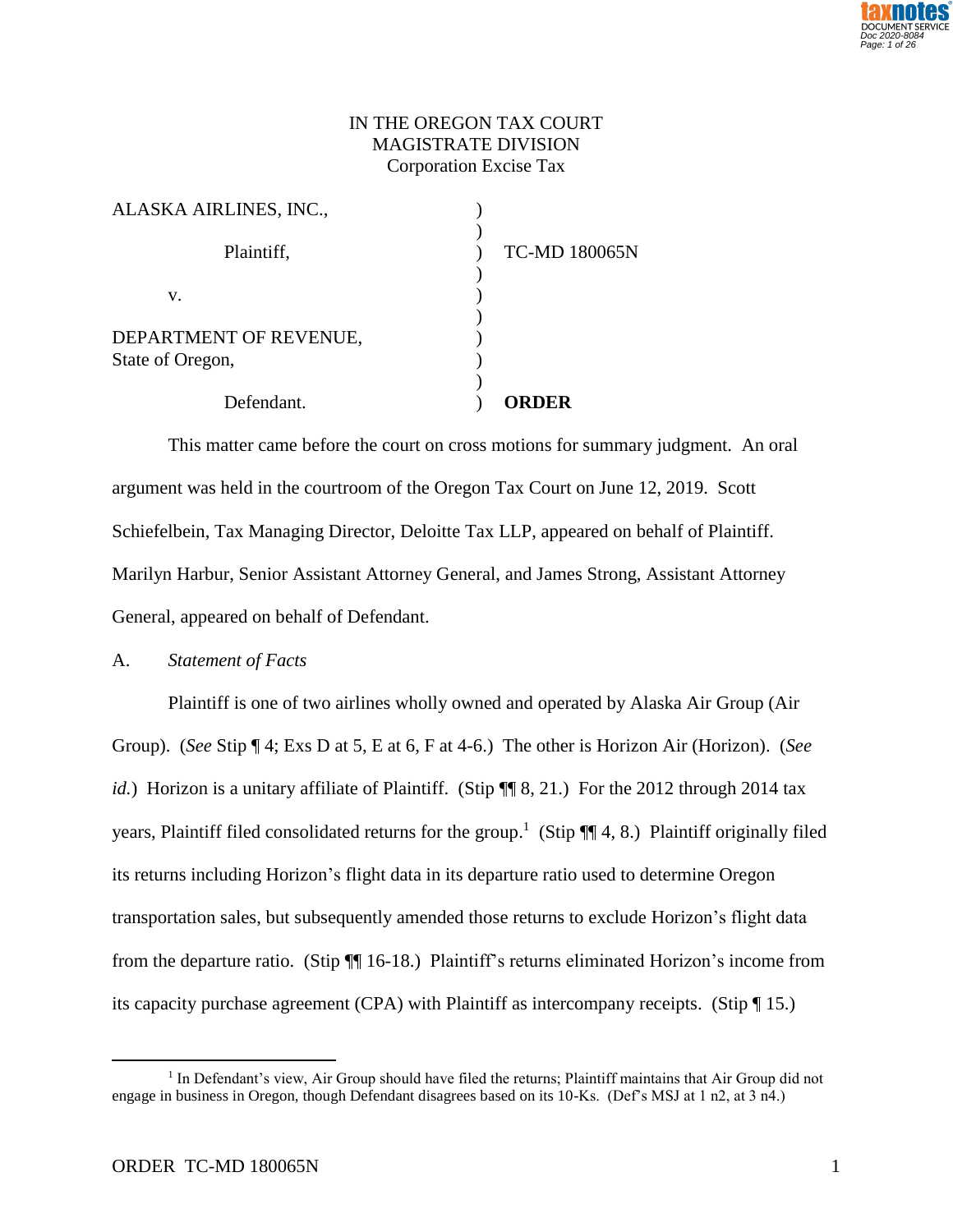

Defendant audited the amended returns, concluding that Horizon's flight data must be included in Plaintiff's departure ratio. (Stip ¶ 21.) Defendant's Conference Decision further determined that "Plaintiff's CPA revenue meets the definition of 'transportation sales.'" (*Id.*) The parties have raised three additional issues in their briefs: whether transportation sales include codeshare revenue; whether the transportation revenue in the numerator and denominator of Plaintiff's sales factor must match and, relatedly, whether transportation revenue includes certain income now identified by Plaintiff as a price credit for aircraft; and whether passive income items must be entirely excluded from the sales factor. (*See* Ptf's Resp at 2-6, Def's Reply at 1.)

### 1. *Plaintiff's and Horizon's operations and fleets*

Plaintiff and Horizon are separate airlines for Federal Aviation Administration (FAA) purposes and each maintains detailed statistics on departures, equipment, passengers, and cargo. (First Decl of Pedersen at ¶¶18-20.) Each has a separate FAA license and operating certificate. (Stip Facts at ¶5.) Each airline has different "operation specifications," which must be approved by the FAA. (Second Decl of Pedersen at ¶10.) The FAA inspections of the "operations specifications" occur in different locations for Plaintiff and Horizon. (*Id.* at ¶¶11-12.)

Both Plaintiff and Horizon operate flights that originate and terminate in Oregon, as well as flights that neither originate nor terminate in Oregon. (Stip ¶¶ 10-11; First Decl of Brandon Pedersen at  $\P$ 8.) Plaintiff provides air transportation to more than 100 cities in the United States, Canada, and Mexico. (*Id.* at ¶8.) Horizon "is a regional airline that generally serves smaller airports throughout the Pacific Northwest, including Oregon, Washington and Idaho." (First Decl of Pedersen at ¶9.) In its "mainline operations," Plaintiff carried 19 million revenue passengers in 2012, 19.7 million in 2013, and 21 million in 2014. (Stip Exs D at 6, E at 6, F at 6.) Through its "regional operations" (flights by Horizon, SkyWest, and Peninsula), Plaintiff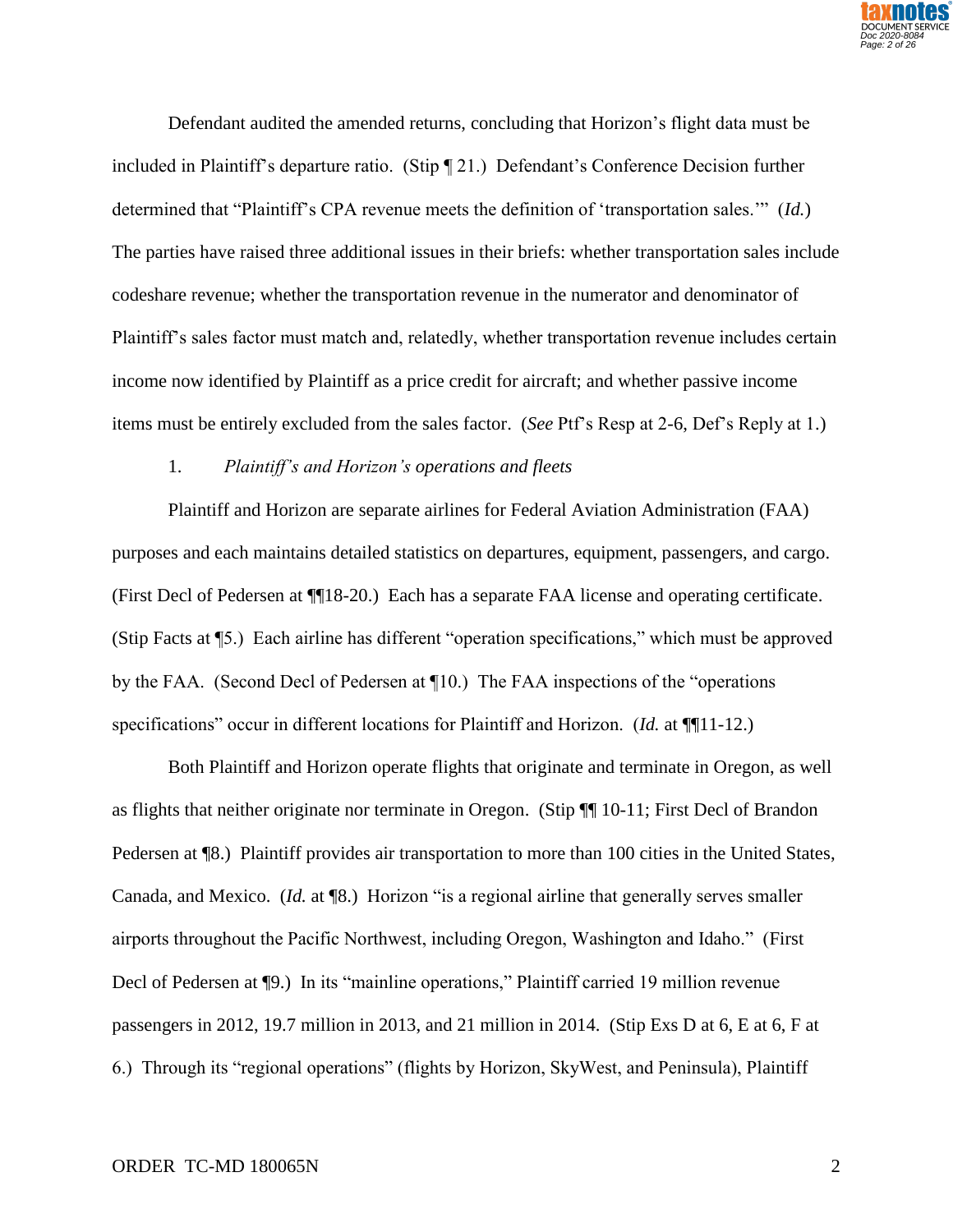

carried 7 million revenue passengers in 2012, 7.7 million in 2013, and 8.3 million in 2014. (Stip Exs D at 6, E at 7, F at 7.) Horizon is "the largest regional airline in the Pacific Northwest" and carried about 90 percent of Air Group's regional revenue passengers. (*Id.*) Plaintiff's regional flights were "primarily in \* \* \* Washington, Oregon, Idaho and California." (*Id.*)

Plaintiff operates a Boeing 737 jet fleet and Horizon operates a Bombardier Q-400 turboprop fleet, each with a different maintenance program. (Second Decl of Pedersen at ¶¶6, 14.) Plaintiff's aircraft included first class and coach seating sections, overhead bins for luggage, running water in the lavatories, and running water and ovens in the galley. (*Id.* at  $\P$   $\P$  21, 23-25.) Horizon's aircraft included a single coach section, limited overhead storage, and no running water or ovens. (*Id.* at  $\P$ [29, 32-34.) Other differences include boarding (jet bridge vs. ramp or stairs), Wi-Fi, outlets, seat colors, and the cost and selection of food and beverages. (*Id.* at ¶¶ 22, 26-28, 31-36.) Plaintiff and Horizon have different "pilot groups," "flight attendant groups," "labor groups and contracts," and "largely different officer groups." (*Id.* at ¶¶8-9, 16-17.)

#### 2. *Capacity purchase agreements*

CPAs are common within the airline industry and allow smaller regional airlines "to serve communities that lack the demand to support service by national airlines." (First Decl of Pedersen at  $\P$ [29-30.) For each of the tax years at issue, Plaintiff entered a CPA with Horizon to purchase all of Horizon's flight capacity. (*Id.* at ¶10; Stip Exs A-C.) Plaintiff resold seats on Horizon's flights to third-party passengers. (First Decl of Pedersen at ¶22.) Plaintiff's payment to Horizon under the CPA was based on seating capacity and not the amount of seats sold by Plaintiff on Horizon's flights. (*Id.* at ¶¶21-23.) Plaintiff bore the risk of loss for any unsold tickets. (*Id.* at ¶22.) Pursuant to the CPAs, Plaintiff was responsible for setting the flight schedules for Horizon. (*See* Stip Exs A at 3, B at 3, C at 3.) Plaintiff marketed and sold the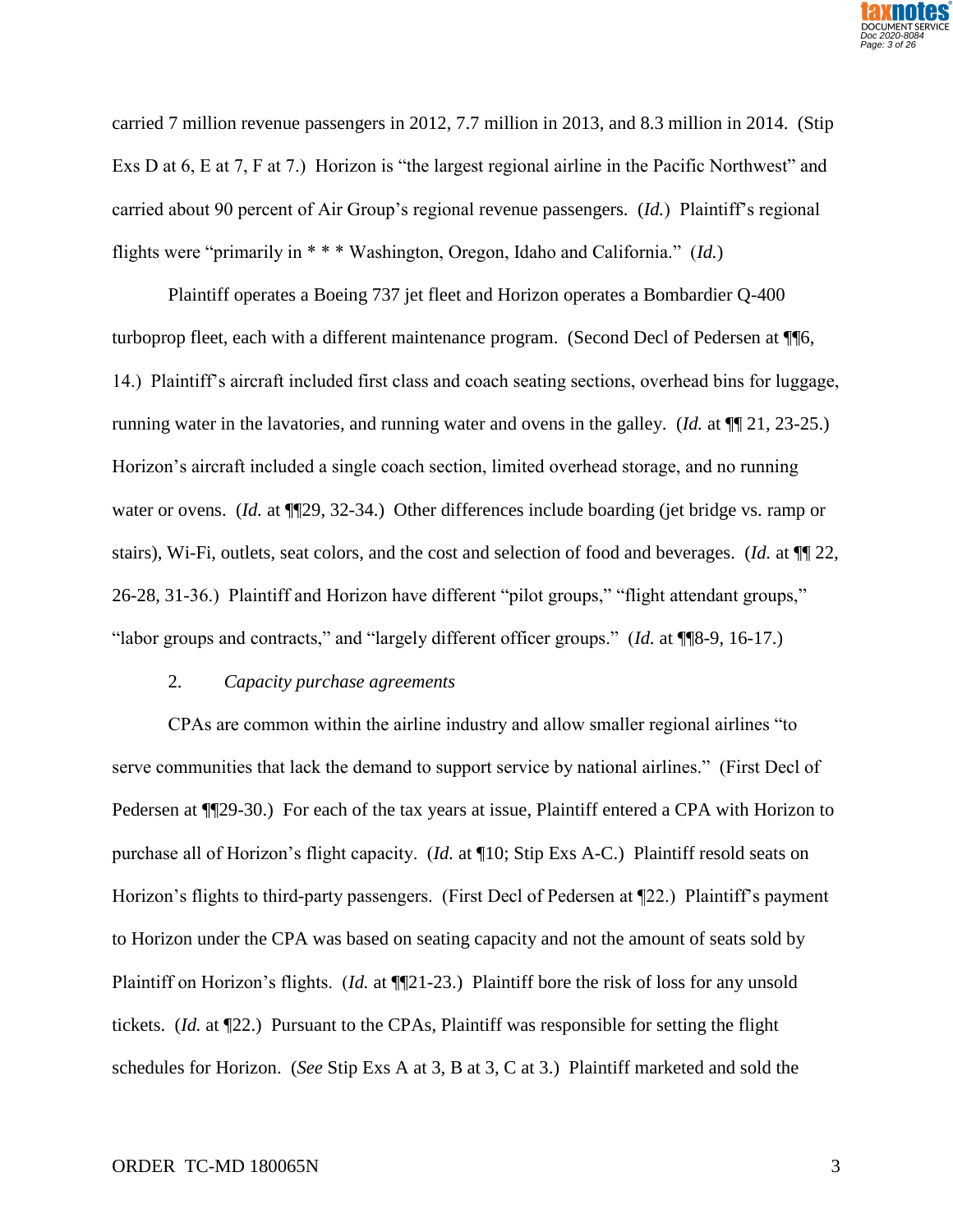

tickets on Horizon flights, and passengers were subject to Plaintiff's carriage contract. (*Id.*) Plaintiff managed "all passenger revenue from the [f]lights, including fare setting, ticket sales, checked/oversized baggage fees, buy-on-board receipts and all other sources of ancillary revenue related to the [f]lights." (*Id.*) Plaintiff also had CPAs with SkyWest and Peninsula Airways to purchase all of their capacity on a portion of their flights.<sup>2</sup> (First Decl of Pedersen at  $\P{11, 26}$ .)

Plaintiff is required by the International Air Transport Association (IATA) to use its designator code for all regional airline flights that it sells. (Second Decl of Pedersen at ¶4.) "Designator codes are an integral part of the travel industry and are used to identify the marketing carrier [Plaintiff], its destinations and its traffic documents." (Id. at ¶5.) "Horizon flights are listed under Alaska's designator code in airline reservation systems, and in all customer-facing locations." (Stip Exs D at 6, E at 7, F at 7; see also Stip Exs A at 3, B at 3, C at 3 (CPAs with Horizon requiring use of Plaintiff's designator code).) Pedersen explained that Plaintiff's and Horizon's "public facing elements are designed to make the guest experience seamless" and that is also true of Plaintiff's CPAs with other regional airlines. (Second Decl of Pedersen at ¶37.)

Under its CPAs, Plaintiff "receive<sup>[d]</sup> all passenger revenue" from the regional airlines' flights. (Stip Exs D at 5, E at 6, F at 6.) None of the CPAs required the regional airlines "to operate flights on behalf of Plaintiff or as Plaintiff's agents[,]" nor did they require Plaintiff to sell seats on the regional airline's flights as an agent of the regional airline. (First Decl of

<sup>2</sup> SkyWest and Peninsula are each regional airlines with their own FAA licenses and operating certificates similar to Horizon. (First Decl of Pedersen at ¶13.) Neither SkyWest nor Peninsula are part of Plaintiff's affiliated group for federal or Oregon returns. (*Id.* at ¶14.) In its Amended Returns, Plaintiff eliminated the flight data from SkyWest from its departure ratio, which was accepted by Defendant's auditor. (Ptf's MSJ at 6-7.) Plaintiff maintains that Horizon flights should be treated in the same manner as other, third-party regional airlines that have CPAs with Plaintiff. (*Id.* at 10-11, 19.) Defendant draws a distinction between Horizon and the other, third-party regional airlines because Horizon is part of Plaintiff's consolidated filing group. (*See* Def's MSJ at 13-14.)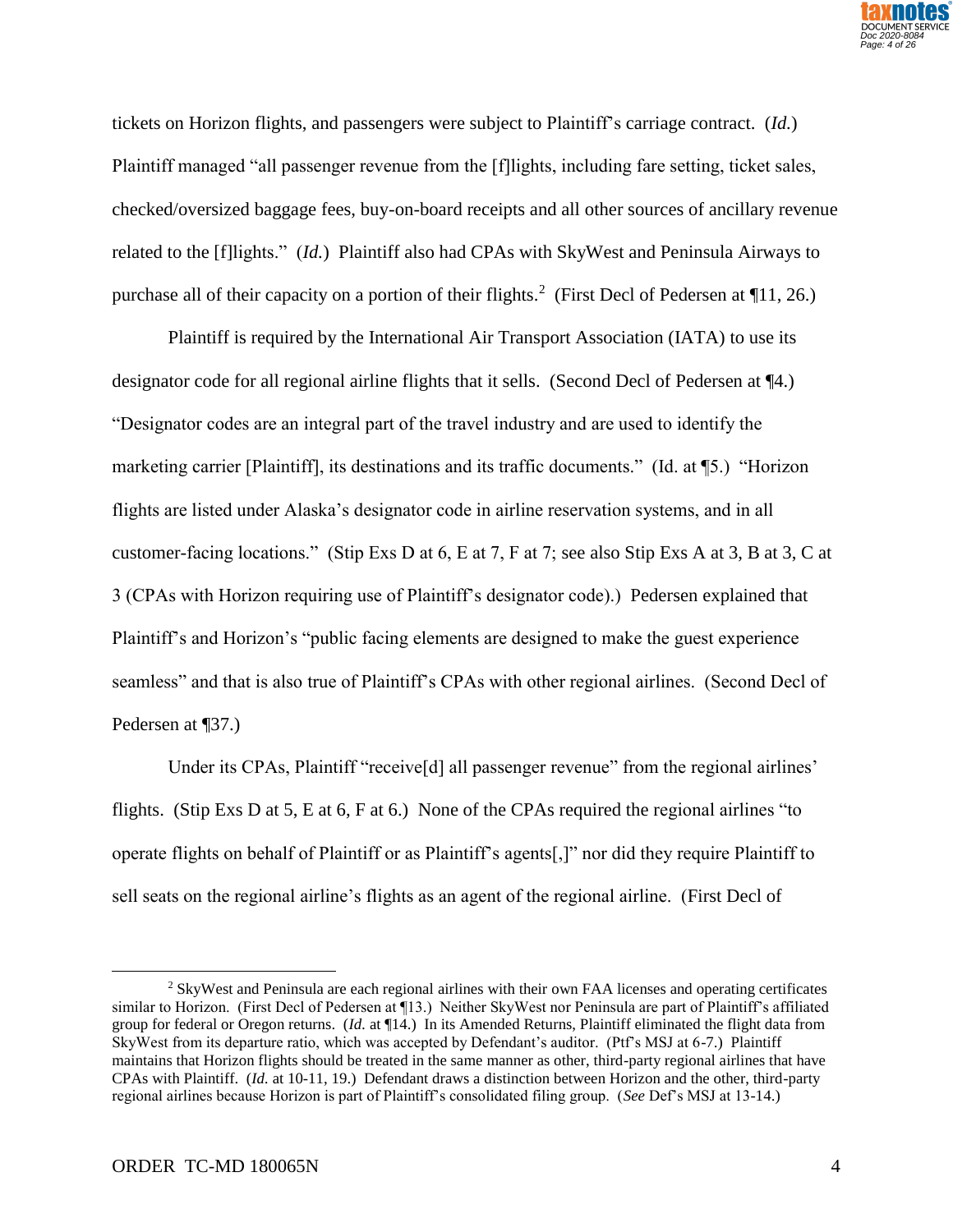

## Pedersen at ¶27-28.)

### 3. *Codeshare revenue*

Plaintiff "derives codeshare revenue by making ticket sales and reservations to passengers for flights operated by other airlines (e.g., American, Delta, etc.). [Plaintiff] collects the amounts paid by passengers for tickets sold and remits those amounts to the airline operating the corresponding flight, net of a service charge for providing this service." (Second Decl of Pedersen at ¶38.) "Most of [Plaintiff's] codeshare relationships are free-sell codeshares, where the marketing carrier sells seats on the operating carrier's flights from the operating carrier's inventory, but takes no inventory risk." (Stip Exs D at 9, E at 10, F at 9.) When another airline pays Plaintiff for a seat on one of Plaintiff's flights, Plaintiff treats that sale as transportation revenue to which the departure ratio is applied. When Plaintiff pays another airline for a seat, Plaintiff does *not* treat the related revenue as transportation revenue because Plaintiff must buy a seat on the other airline's flight and may not include the other flight in its departure ratio.<sup>3</sup>

In its Notices of Deficiency, Defendant determined that Plaintiff's "codeshare revenue" is "transportation revenue" and must, therefore, be included in the numerator; it included the following amounts of codeshare revenue: \$3,809,603,268 in 2012; \$3,998,050,096 in 2013; and \$4,397,048,001 in 2014. (*See* Stip Ex G at 4, 9, 14; *see also* Def's MSJ at 9.) Plaintiff maintains that its codeshare revenue reported for each tax year was in error due to double counting; it recalculated its codeshare revenue to reflect only the service fees retained by Plaintiff: \$233,180,540 for 2012; \$286,640,119 for 2013; and \$246,752,799 for 2014. (*See* Ptf's Resp at

<sup>&</sup>lt;sup>3</sup> At oral argument, Plaintiff's counsel offered the following example: A passenger buys a ticket from Plaintiff to fly from Portland to Washington D.C. to Charlotte for \$1,500. Plaintiff operates the flight from Portland to Washington D.C. at a value of \$1,000 and American Airlines operates the flight from Washington D.C. to Charlotte at a value of \$500. Plaintiff would treat \$1,000 as transportation revenue, but not the remaining \$500 used to buy the seat on American Airlines' flight. (*See also* Def's MSJ at 3, n5 (providing a similar example).)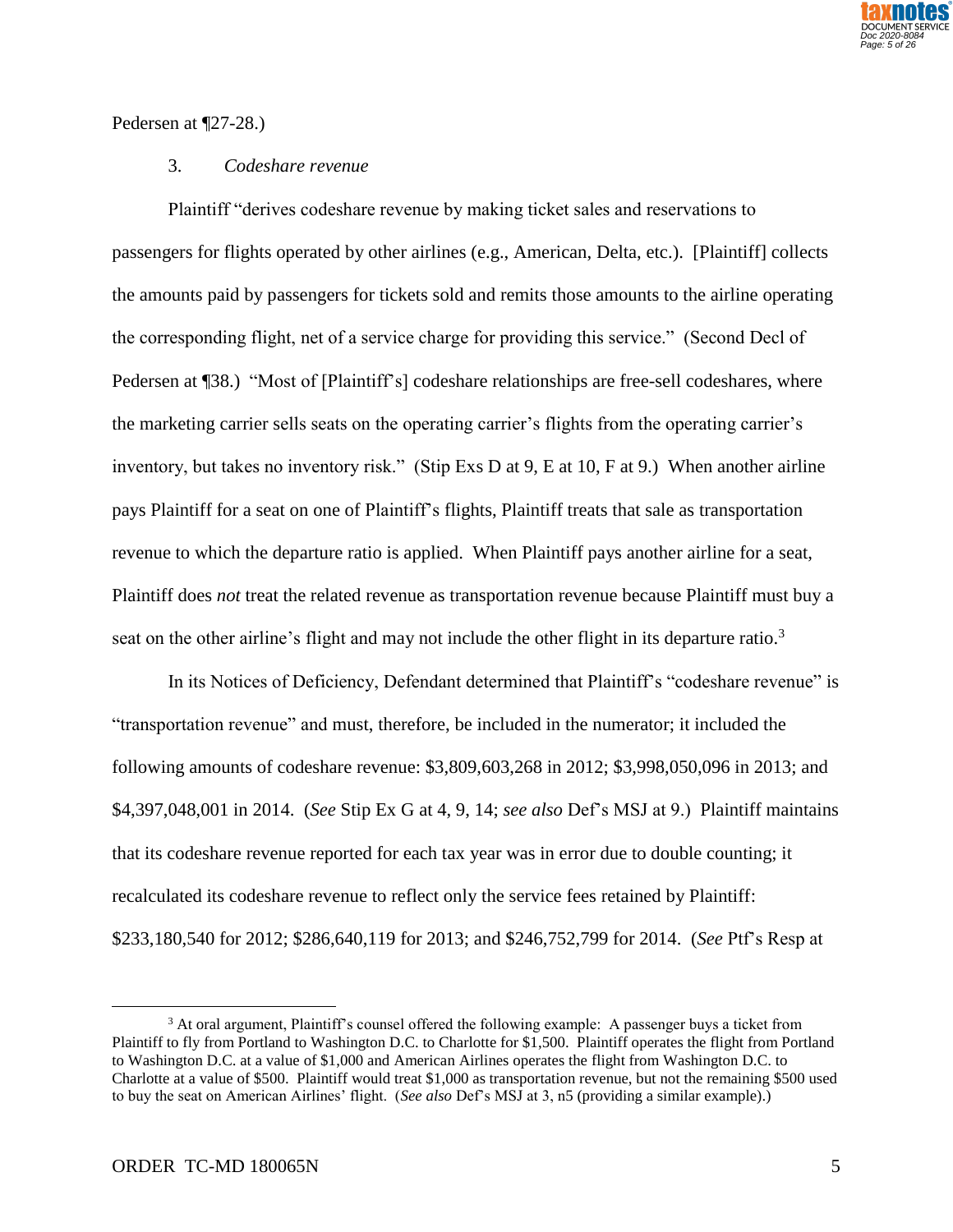

5, 20-21; *see also* Ptf's Ex B to Second Decl of Pedersen.) Plaintiff included the remaining codeshare revenue in its sales factor denominator, presumably as "miscellaneous sales," but did not include it in the numerator because "[n]one of Plaintiff's activity regarding codeshare revenue occurs in Oregon." (*See* Def's MSJ at 4; Ptf's Resp at 5; Second Decl of Pedersen at ¶38.) Defendant accepted Plaintiff's revised calculations of codeshare revenue to account for double counting. (Def's Reply at 9.) The parties continue to disagree whether codeshare revenue is transportation revenue. (Ptf's Resp at 5, Def's Reply at 9.)

### 4. *Plaintiff's additional revenue items*

a. Horizon's transportation revenue and Bombardier price credit

At audit, Defendant determined that the transportation revenue to be included in Plaintiff's sales factor numerator was the sum of Plaintiff's transportation revenue and its codeshare revenue. (Def's MSJ at 9, citing Stip Ex G at 4, 9, 14 and Def's Exs A to C.) Defendant accepted Plaintiff's denominator as reported, which included the following Horizon "air transport" revenue after elimination of intercompany receipts: \$4,271,408 in 2012; \$3,936,014 in 2013; and \$3,936,014 in 2014. (Def's MSJ at 4, citing Wrinn Decl ¶¶ 2-4, Def Exs A-C.) Plaintiff maintains that the "Horizon receipts not eliminated from the sales factor denominator relate to payments received from third parties for non-transportation activities." (Ptf's Resp at 4.) Specifically, Plaintiff asserts that, during each tax year at issue, "Bombardier provided Horizon with a price subsidy of \$3,440,808.60, which has been included in taxable non-transportation revenue by Horizon \* \* \*." (Second Decl of Pedersen at ¶6.)

Defendant disagrees that Plaintiff has adequately substantiated that revenue previously labeled as "air transport" was in fact price subsidies from Bombardier. (Def's Reply at 2.) In any event, Defendant maintains that any transportation revenue included in Plaintiff's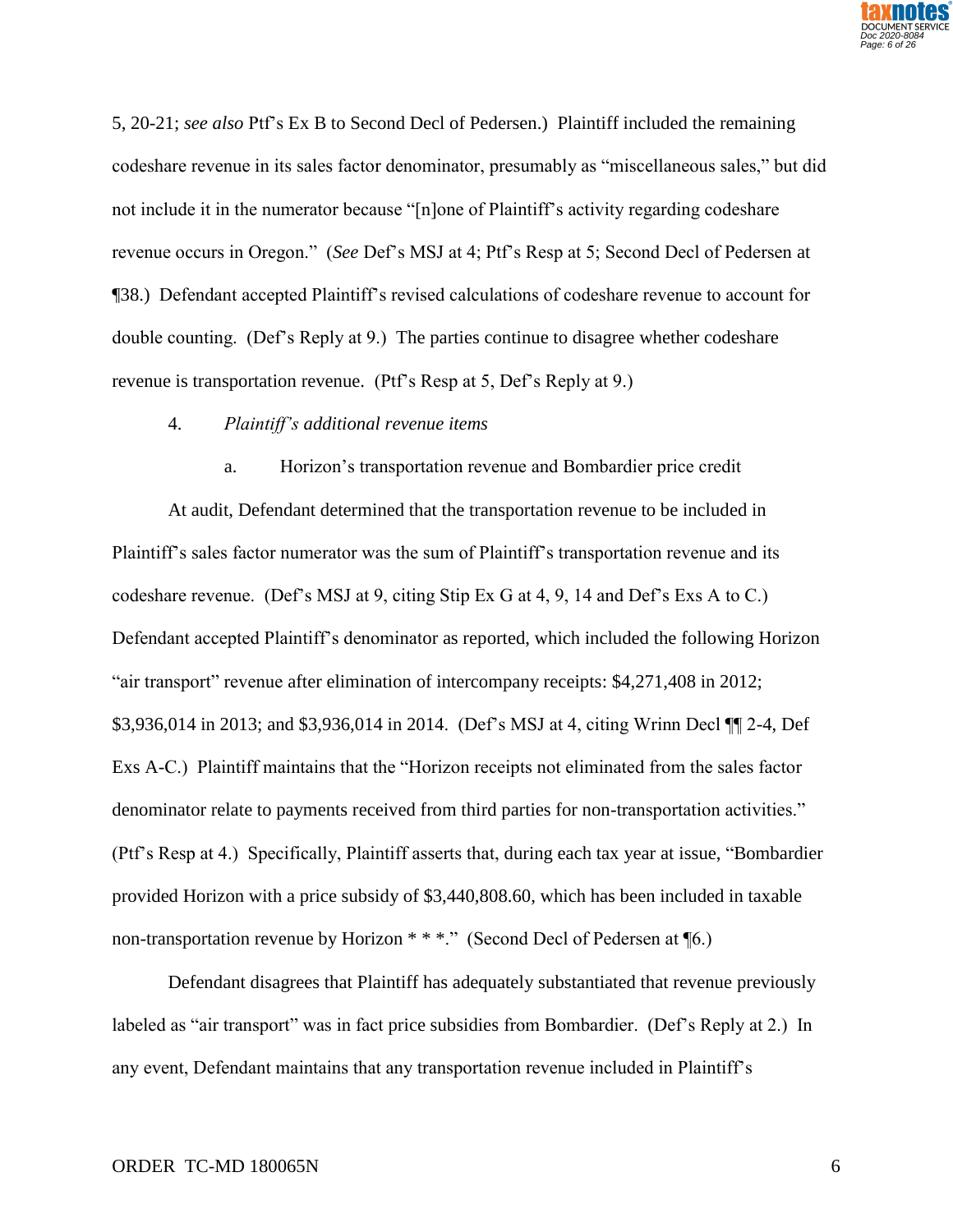

denominator should be included in its numerator. (Def's MSJ at 9-10, Reply at 7-8.)

b. Passive income

Plaintiff included revenue items identified as "rents," "interest," "proceeds on retirements," "other income," and "intangibles" in its sales factor denominator. (*See* Def's MSJ at 4, Def's Decl of Wrinn Exs A-C and Ptf's Ex 1 (total revenue on spreadsheets matches everywhere sales on returns).) At audit, Defendant did not remove rents, interest, or proceeds on retirements of aircraft from the denominator, but now maintains those items should be removed. (Def's MSJ at 8; *see also* Stip Ex G at 2, 7, 12 (explaining the adjustments were to the numerator).) Plaintiff disagrees. (Ptf's Resp at 14-17.)

B. *Issues Presented and Standard for Summary Judgment*

The parties presented four issues for summary judgment for the 2012 to 2014 tax years:

(1) whether Horizon's flight data must be included in Plaintiff's departure ratio;

(2) whether transportation sales include "codeshare revenue";

(3) the correct amount of Horizon's transportation revenue to be included in the sales factor numerator and denominator; and,

(4) whether passive income items – *i.e.*, rents, interest, and proceeds from the retirement of aircraft – must be excluded from the entire sales factor formula.

(*See* Ptf's Resp at 2-6, Def's Reply at 1.) The court shall grant summary judgment "if the pleadings, depositions, affidavits, declarations, and admissions on file show that there is no genuine issue as to any material fact and that the moving party is entitled to prevail as a matter of law." Tax Court Rule 47 C.

In all proceedings before this court, the party seeking affirmative relief shall bear the burden of proof by a preponderance of the evidence. ORS 305.427.<sup>4</sup> A "[p]reponderance of the

<sup>4</sup> The court's references to the Oregon Revised Statutes (ORS) are to 2011. The 2013 ORS are applicable to the 2014 tax year. The relevant provisions of the ORS are the same, though ORS 317.715 (3)(b) was renumbered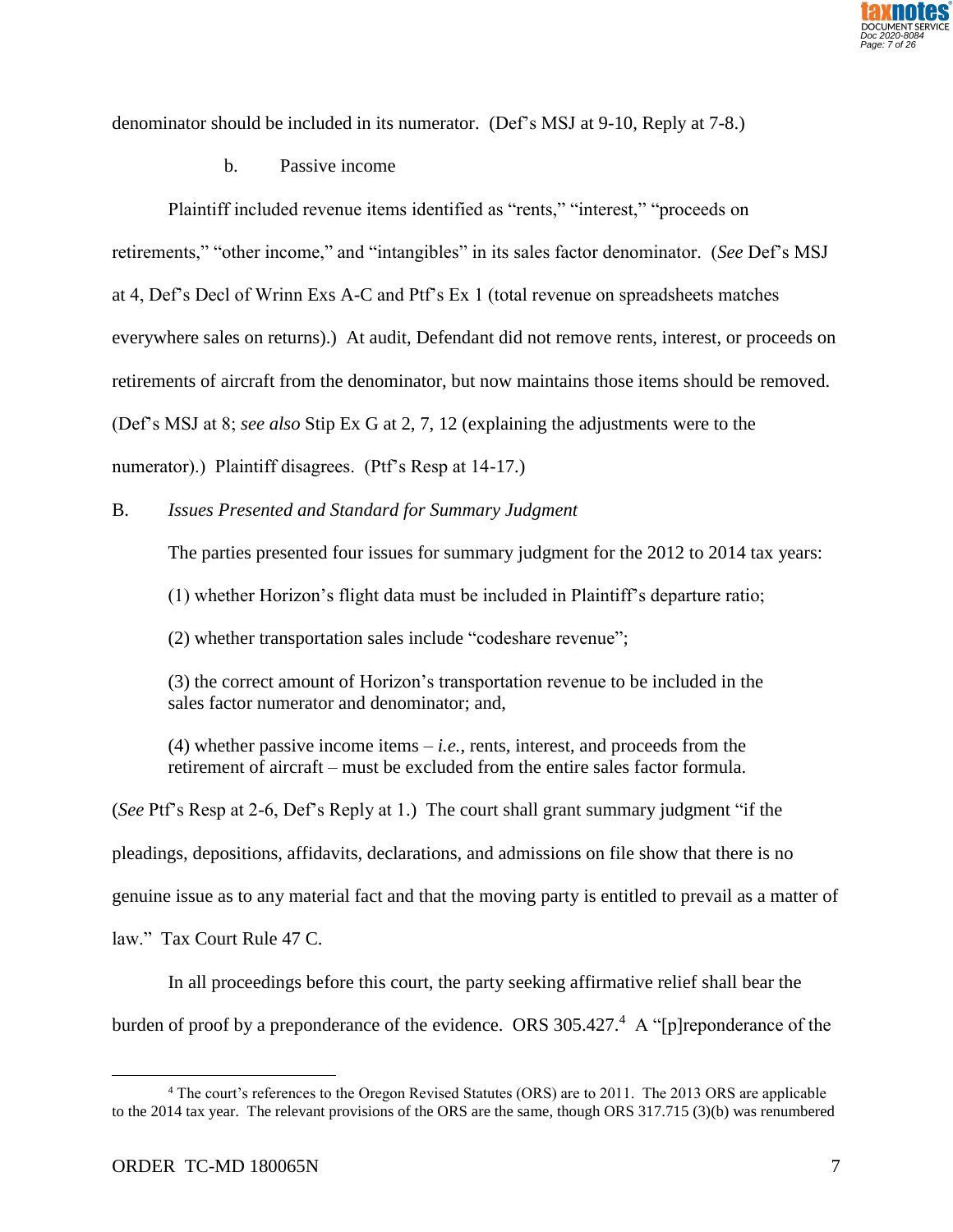

means the greater weight of evidence, the more convincing evidence." *Feves v. Dept. of Revenue*, 4 OTR 302, 312 (1971). In an appeal from a notice of assessment, this court has authority to find the correct amount of the deficiency even if on other or different from those asserted by the department. ORS 305.575. Defendant asks the court to exercise its authority under ORS 305.575 to correct the amount of Horizon's transportation revenue in the sales factor numerator and to remove passive income items. (Def's MSJ at 1-2, 7.) Plaintiff asks the court to correct the amount of codeshare revenue in the sales factor and to find that certain revenue previously identified as "air transport" was in fact an aircraft credit. (Ptf's Resp at 5, 20-21.)

C. *Analysis*

Plaintiff is a "public utility" within the meaning of ORS  $314.610(6)$ .<sup>5</sup> Accordingly, Plaintiff's income from business activity allocable to Oregon is determined in accordance with ORS 314.280 and rules promulgated by Defendant pursuant to that statute. The regime set out in ORS 314.280 for financial institutions and public utilities predates the Uniform Division of Income for Tax Purposes Act (UDITPA), which was enacted in 1965 and is codified at ORS 314.605 to 314.675. *See Fisher Broadcasting, Inc. v. Department of Revenue*, 321 Or 341, 353 (1995). Reading ORS 314.280 and UDITPA together, the court found "a specific legislative intent to exclude utilities, financial institutions, and individuals who provide personal services from the newly created UDITPA provisions." *Id.*; *see also* ORS 314.615 (excluding financial institutions and public utilities from UDITPA). Notwithstanding the "two statutory regimes" of ORS 314.280 and UDITPA, Defendant may and has incorporated UDITPA definitions in special

to (4)(b) in 2013. Or Laws 2013, ch. 707, § 2.

<sup>5</sup> A public utility "means any business entity whose principal business is ownership and operation for public use of any plant, equipment, property, franchise, or license for the transmission of communications, transportation of goods or persons, or the production, storage, transmission, sale, delivery, or furnishing of electricity, water, steam, oil, oil products or gas." ORS 314.610(6).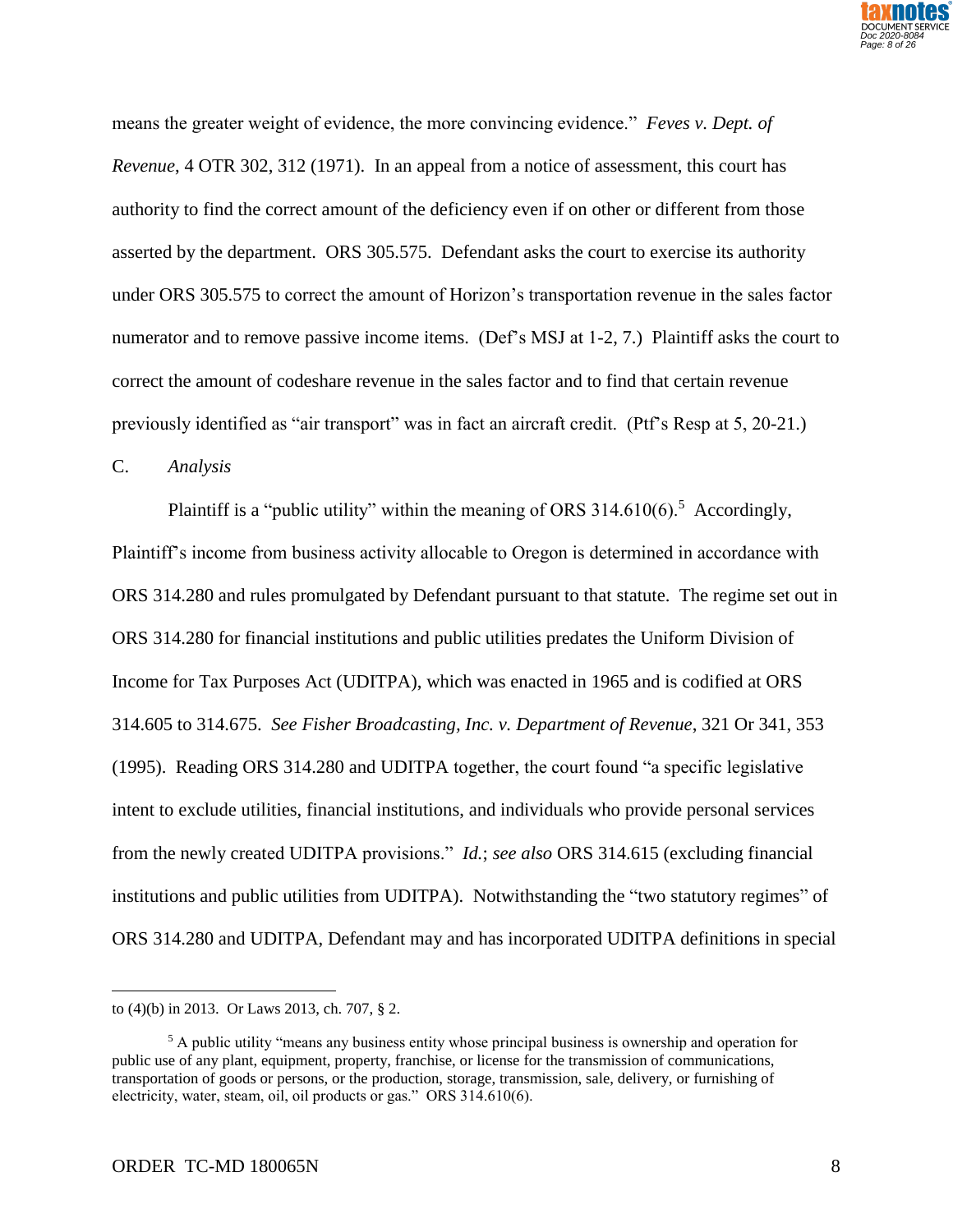

rules promulgated under ORS 314.280 so long as they do not conflict with ORS 314.280. *See US Bancorp v. Dept. of Rev.*, 19 OTR 266, 298 n17 (2007) (discussing the holding of *Fisher Broadcasting*); *see also Crystal Communications v. Dept. of Rev.*, 353 Or 300, 302-304 (2013) (discussing the "two separate statutory mechanisms" of ORS 314.280 and UDITPA, but noting that Defendant's rules under ORS 314.280 "largely incorporate by reference the methods of apportioning business income established under UDITPA").

Pursuant to its authority under ORS 314.280, Defendant has promulgated a special rule

for the apportionment of income from airlines. *See* OAR 150-314-0078. The rule states that,

"[w]here an airline has income from sources both within and without this state, the amount of

apportionable income from sources within this state is determined pursuant to ORS 314.610 to

314.665 [UDITPA] except as modified by this rule." OAR 150-314-0078 $(1)$ .<sup>6</sup> As with

UDITPA, Oregon now uses only the sales factor to apportion the income of airlines to this state.

*See* ORS 314.280(3)(a); ORS 314.650; and OAR 150-314-0078(1).<sup>7</sup>

OAR 150-314-0078(2)(d) sets forth a modified sales factor for airlines:

"The transportation sales derived from transactions and activities in the regular course of the trade or business of the taxpayer and miscellaneous sales of merchandise, etc., are included in the denominator of the sales factor (ORS 314.665 and OAR 150-314-0425). Passive income items such as interest, rental income, dividends, etc., are not included in either the numerator or the denominator nor are the proceeds or net gains or losses from the sale of aircraft included. The numerator of the sales factor is the total sales of the taxpayer in this state during the income year. The total sales of the taxpayer in this state during the income year is the result of the following calculation: The ratio of

<sup>6</sup> The parties cited to the current version of this rule, which references "apportionable income." The version of the rule in effect in 2012 was substantially similar but used the term "business income" instead. *See* OAR 150-314.280-(I). Presumably, the current rule was amended to reflect the change from "business income" to "apportionable income" in UDITPA. *See* 2017 Or Laws ch 43, §1.

<sup>7</sup> ORS 314.280(3)(a) requires the rules under ORS 314.280 to "apply the weightings used in ORS 314.650 to comparable factors used to apportion income from business activity of taxpayers." ORS 314.650 states that "[a]ll business income shall be apportioned to this state by multiplying the income by the sales factor." Accordingly, OAR 150-314-0078(1) states that "[a]pportionable income is apportioned to this state by use of the formula provided in ORS 314.650 as it applies to the tax year involved."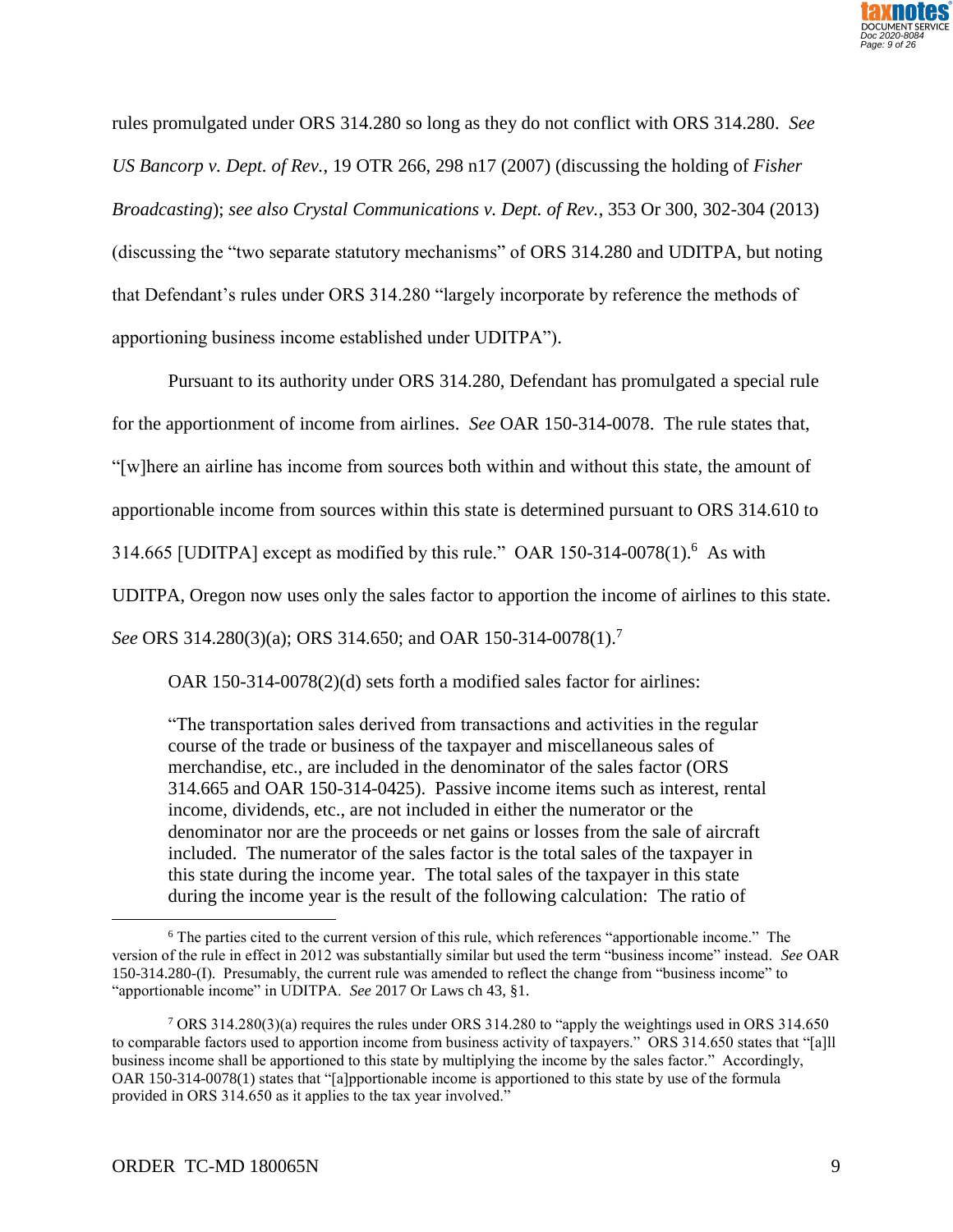

departures of aircraft in this state weighted as to the cost and value of aircraft by type, as compared to total departures similarly weighted, multiplied by the total transportation revenue. The product of this calculation is to be added to any nonflight sales directly attributable to this state."

Defendant offered a helpful depiction of the modified sales factor expressed in the rule:

 $\left(\left(\frac{Weighted\ Oregon\ Department}{Weighted\ Total\ Department}\right) \times Transp\. \textit{Revenue}\right) + Oregon\ Nonflight\ Sales$ 

Transp, Revenue + Miscellaneous Sales)

(Def's MSJ at 6.)

The rule further defines several terms used in the sales factor. *See* OAR 150-314- 0078(2)(a). "Transportation sales" are "sales from transporting passengers, freight, and mail as well as liquor sales, pet crate rentals, etc." OAR 150-314-0078(2)(a)(J). "Departures" are "all takeoffs, whether they be regularly scheduled or charter flights, that occur during revenue service." OAR 150-314-0078(2)(a)(K). "Revenue service" is "the use of aircraft ready for flight for the production of revenue." OAR 150-314-0078 $(2)(a)(I)$ . "Aircraft ready for flight" are "aircraft owned or acquired through rental or lease (but not interchange) which are in the possession of the taxpayer and are available for service on the taxpayer routes." OAR 150-314- 0078(2)(a)(H).

The issues presented for summary judgment primarily concern the proper interpretation of OAR 150-314-0078. In construing an administrative rule, the court relies "on the same methods Oregon courts use in statutory interpretation. Namely, the court must 'determine the meaning of words used, giving effect to the intent' expressed by the department in adopting the rule." *Boardman Tree Farm, LLC v. Morrow County Assessor*, 20 OTR 361, 366-67 (2011), citing *Abu Adas v. Employment Dept.,* 325 Or 480, 485, 940 P2d 1219 (1997). The court examines the text, context, and administrative history to determine the meaning of the rule. *See*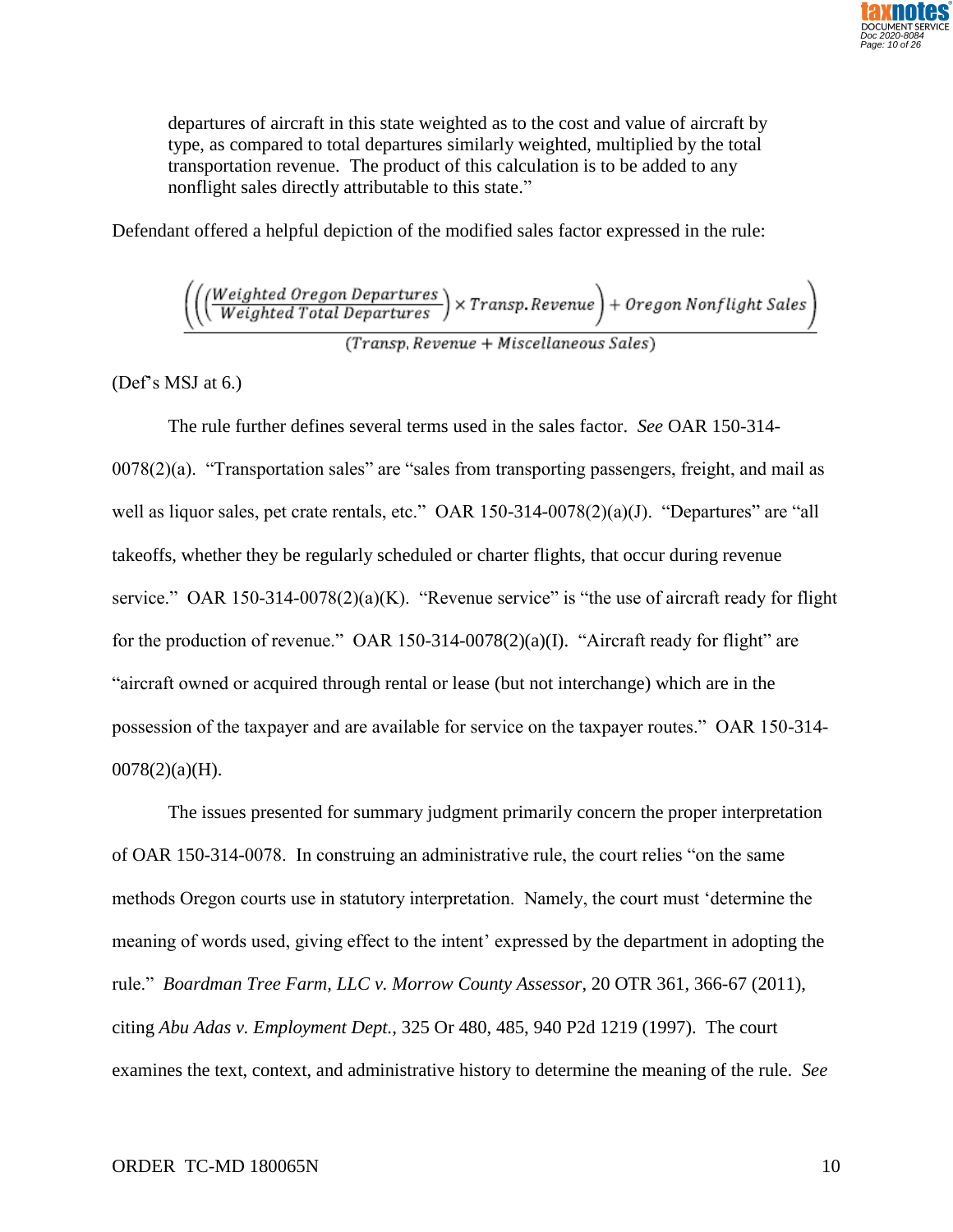

*State v. Gaines*, 346 Or 160, 171-72, 206 P3d 1042 (2009). As with statutes, the court must not "insert what has been omitted, or \*\*\* omit what has been inserted" and, where possible, should adopt the construction that will give effect to all provisions of the rule. *See* ORS 174.010.

The court begins with the text because the wording adopted by the agency is the most "persuasive evidence of the intent" and wishes of the agency. *See Gaines*, 346 Or at 171 (explaining relevance of text in statutory construction). The court gives "words of common usage their 'plain, natural and ordinary meaning." *PGE v. Bureau of Labor and Industries,* 317 Or 606, 611, 859 P2d 1143 (1993). "Context includes other provisions of the same rule, other related rules, the statute pursuant to which the rule was created, and other related statutes." *Abu-Adas*, 325 Or at 485. Administrative history might include "any relevant statement of agency intent in the rule adoption process \* \* \*." *1000 Friends of Oregon v. Jackson County*, 292 Or App 173 (2018). With that background in mind, the court considers each of the issues presented in the parties' cross motions for summary judgment.

#### 1. *Whether Horizon's flight data must be included in Plaintiff's departure ratio*

As set forth above, the modified sales factor for airlines requires "total transportation revenue" to be multiplied by "the departures of aircraft in this state \* \* \* as compared to the total departures[,]" each "weighted as to the cost and value of aircraft by type," referred to as the "departure ratio." OAR 150-314-0078(2)(d).

Plaintiff maintains that Horizon's departures may not be included in Alaska's departure ratio, making several arguments in support of that position. First, the revenue Alaska received from selling tickets on Horizon's flights pursuant to the CPA is not "transportation revenue;" rather, it is derived "from the marketing, advertising, and providing of reservation and ticketing services" like the operations of "a travel agent or online travel booking company." (Ptf's MSJ at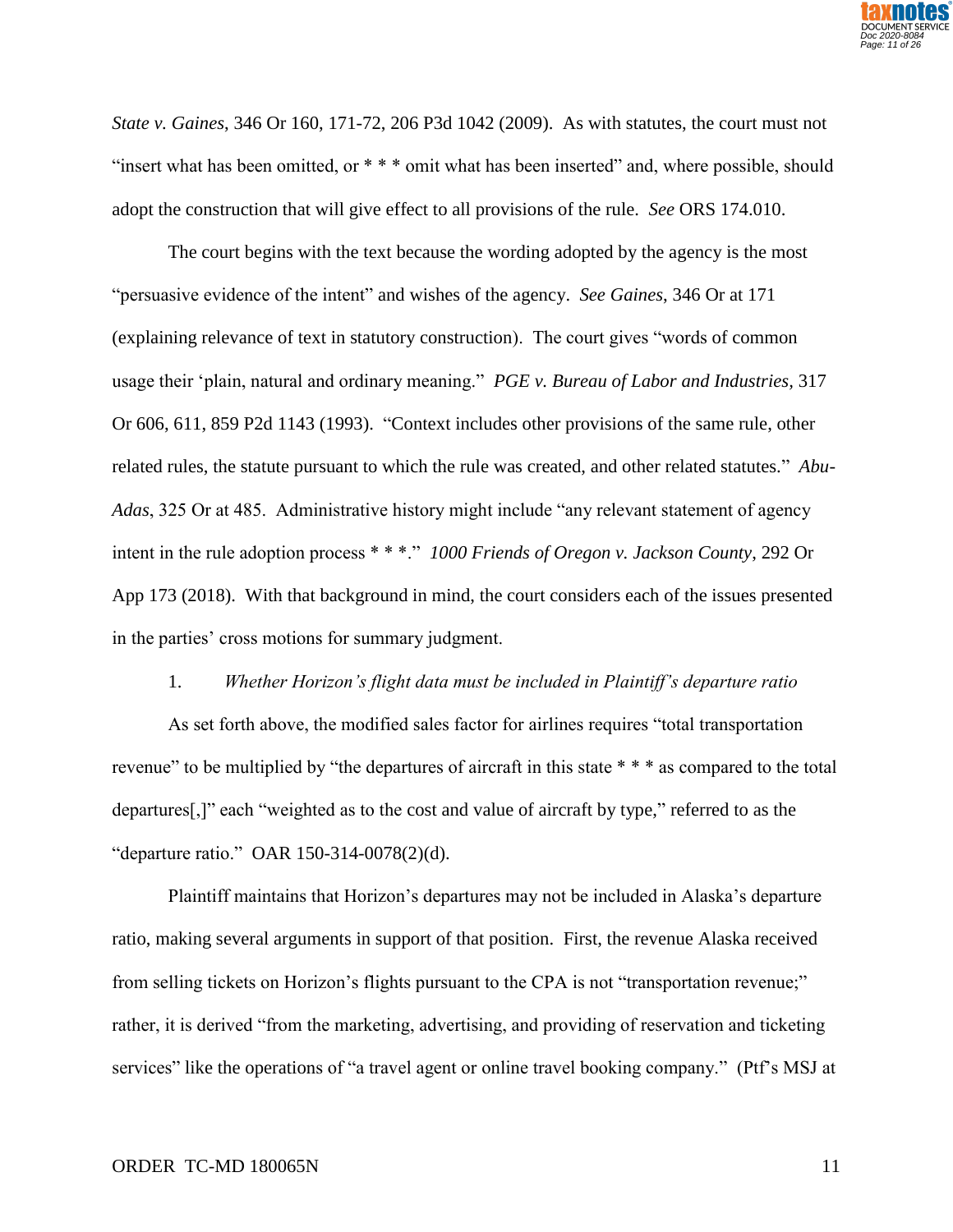

1-2, 5, 21.) Second, although Horizon's income under the CPA would qualify as transportation revenue, Horizon's revenue was "eliminated as an intercompany transaction between members of an affiliated group filing an Oregon consolidated return." (*Id.* at 7.) To include the eliminated revenue as "transportation revenue" is contrary to Oregon law. (*Id.* at 10.) Horizon flight sales should be treated in the same manner as SkyWest and Peninsula flight sales, which were not reflected in the departure ratio. (*Id.*) Third, Alaska and Horizon are separate entities and must be considered as such under ORS 317.715(3)(b) and OAR 150-317-0630. (*See* Ptf's MSJ at 13.) The special rule refers to "an airline" and "the taxpayer" rather than a "unitary group," so it is inappropriate to apply the departure ratio to the unitary group. (Ptf's MSJ at 21; Resp at 10.) Finally, Alaska and Horizon are distinct airlines under the FAA; Alaska has no authority to operate Horizon's planes and vice versa. (Ptf's MSJ at 4, 10.)

Defendant maintains that Horizon's departures must be included in the "departure ratio" because its aircraft were used in revenue service. (Def's MSJ at 2, 10-14.) First, Alaska and Horizon constitute a unitary business that filed a consolidated return, so "Horizon's flight data must be counted in the departure ratio to properly reflect the consolidated filers' business activity in Oregon." (*Id.* at 12.) Second, Horizon's transportation revenue is included in the numerator and denominator of the sales factor, so the departure ratio applied should also include Horizon's flight data. (*Id.*) Including Horizon's departures in the departure ratio is consistent with the broader goal of ORS 314.280, to "fairly and accurately reflect the net income of the business done within the state." (*See* Def's Reply at 4-5.) Third, from the customers' perspective, "Alaska and Horizon operate as one airline under the name 'Alaska Airlines.'" (Def's MSJ at 10 (noting that "Horizon flights are listed under Alaska's designator code in airline reservation systems, and in all customer-facing locations").) Finally, Defendant disagrees that ORS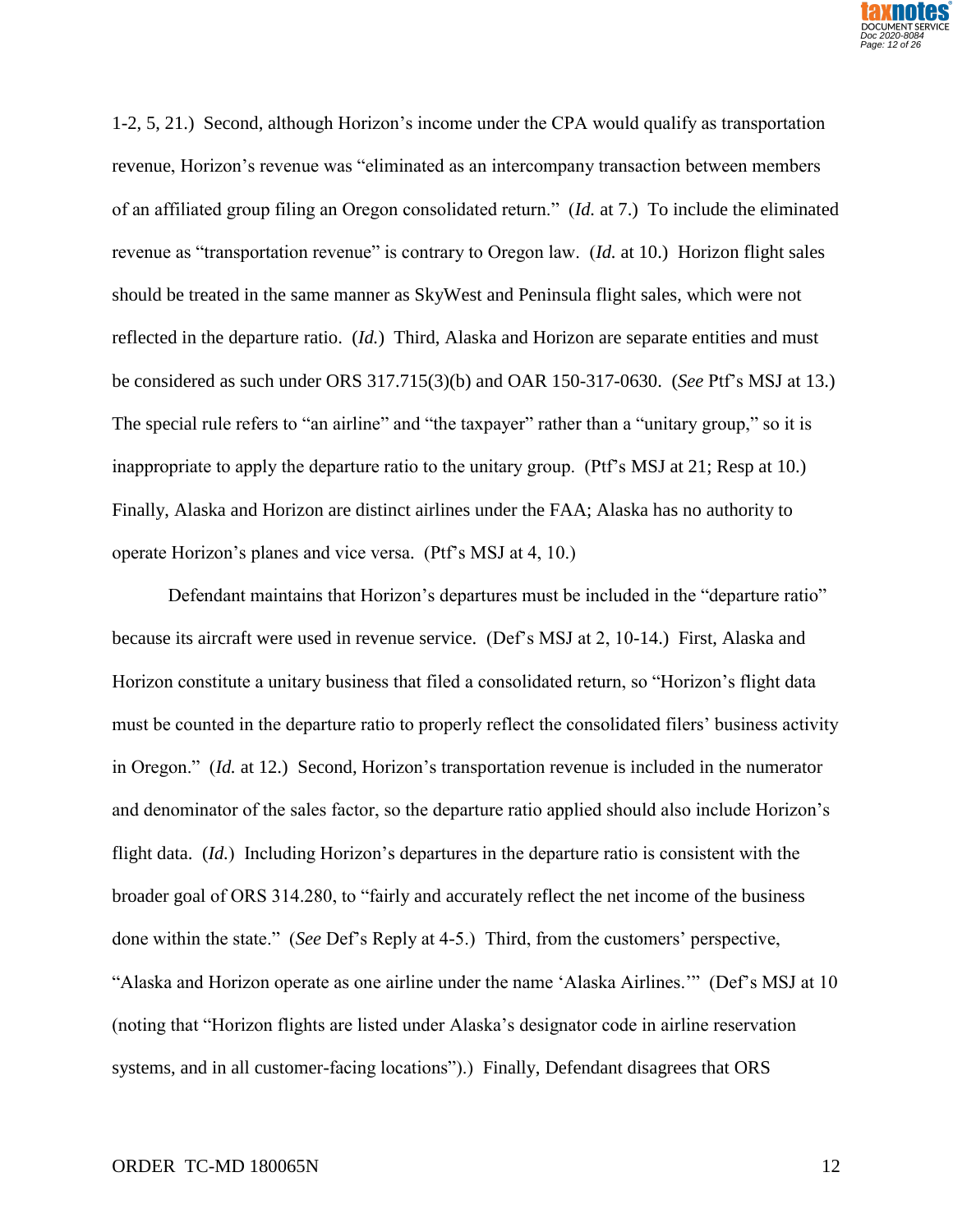

317.715(3)(b) requires the sales factor be determined on a company-by-company basis; rather, it provides that a corporation does not have nexus with Oregon simply because it is a member of a unitary group of corporations doing business in this state, and, accordingly, its sales may not be included in the numerator of the apportionment factor. (Def's Reply at 3-4.)

## a. Text

Central to Plaintiff's argument is the notion that each airline must be considered separately under the rule, as indicated by references to "airline" and "taxpayer" in the singular. The departure ratio compares "departures of aircraft in this state" with "total departures." OAR 150-314-0078(2)(d). Although the rule does not identify whose aircraft are included, subpart (1) of the rule references "an airline" and the "sales (transportation sales) factor" description references "the taxpayer" – each a singular term. Plaintiff reasons that those terms mean that each airline must be considered separately. It maintains that ORS 317.715(3)(b) and the accompanying rule, OAR 150-317-0630(2), 8 support that reading. (*See* Ptf's Resp at 11-12.)

As used in Oregon statutes, "[t]he singular number may include the plural and the plural number, the singular." ORS 174.127(1); *see also School Dist No 1 v. Mult Co*, 9 OTR 371, 377 (1983) (applying that statute to support reading a singular term, "corporation," to be plural in context); *see also Landsem Farms, LP v. Marion County*, 190 Or App 120, 127-128 (2003) (construing the term "gathering" in the singular based on the context). The fact that the rule uses singular terms does not end the inquiry; the court must consider those terms in context.

<sup>8</sup> ORS 317.715(3)(b) states, in relevant part, that "[t]hose members of an affiliated group making a consolidated federal return or a consolidated state return may not be treated as one taxpayer for purposes of determining whether any member of the group is taxable in this state or any other state with respect to questions of jurisdiction to tax or the composition of the apportionment factors used to attribute income to this state under ORS 314.280 or 314.605 to 314.675." OAR 150-317-0630(2) states, in relevant part, that "[i]n applying the apportionment provisions of ORS 314.280 or 314.605 to 314.667, each corporation subject to the tax jurisdiction of Oregon must be considered separately."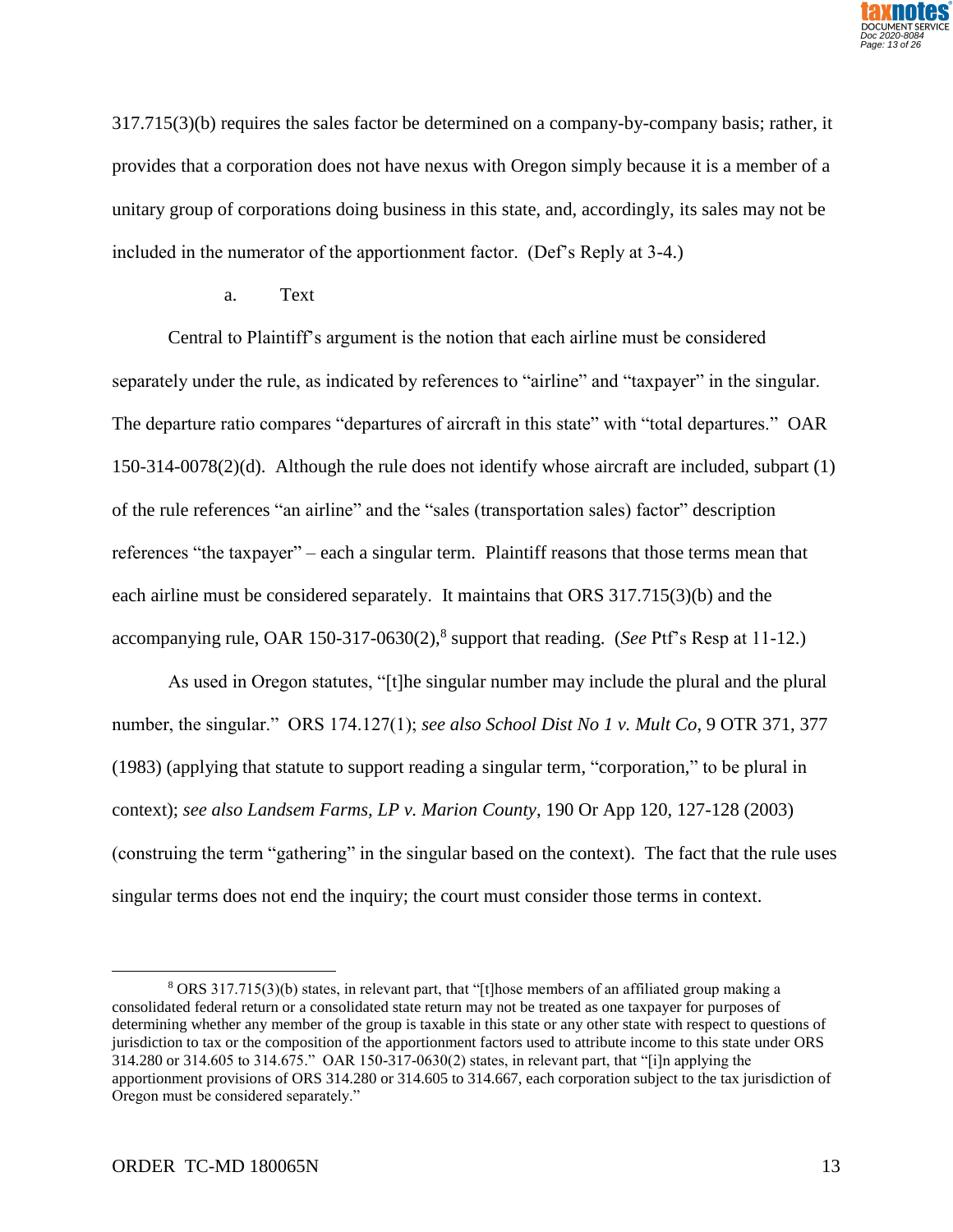

b. Context

Relevant context includes the unitary business rule and combined reporting under Oregon law. *See generally* ORS 317.705 to 317.715 (defining "unitary business," generally requiring a consolidated state return by affiliated groups filing federal consolidated returns that are engaged

in a unitary business). $9$  As the Oregon Supreme Court has explained,

"the purpose of the combined report is to insure that the income of a business conducted partly within and partly without the taxing state shall be determined and apportioned in the same manner regardless of whether the business is conducted by one corporation or by two or more affiliated corporations. In cases where the business is conducted by one corporation, the income is computed as a unit and apportioned by means of an appropriate formula \* \* \*.

"When the combined report is employed, exactly the same procedure is followed, and the same results obtained, in cases where the business is conducted by more than one corporation. The income is still computed as a unit just as it would be if the business had been conducted by one corporation only."

*Coca Cola v. Dept. of Rev.*, 271 Or 517, 526 (1975), quoting Keesling, *A Current Look at the* 

*Combined Report and Uniformity in Allocation Practices*, 42 J Taxation 106 (Feb 1975) (internal

quotation marks omitted). In approving the combined reporting method for unitary businesses,

the court found the statutory reference to "taxpayer in the singular" was "no bar[,]" noting "that

the prior statute also spoke in the singular" yet the court approved combined reporting. *Id.* at

528,<sup>10</sup> citing *Zale-Salem, Inc. v. State Tax Comm'n*, 237 Or 261, 391 P2d 601 (1964). A

<sup>9</sup> Although Oregon law refers to a unitary group filing a "consolidated" state return, it is "effectively[] a combined report." *See Cook v. Dept. of Rev.*, TC 5298, WL 3956126 at \*10 (Aug 17, 2018); *see also* Hellerstein & Hellerstein, *State Taxation*, §8.11(3), fn 1203 (3d Ed Sept 2019) (stating that Oregon "essentially provides for combined reporting (that reflects constitutional restraints on apportionability of income \* \* \*) by limiting the affiliated group to affiliates engaged in a unitary business \* \* \* and providing for appropriate modifications of the apportionable base and the formula to reflect the exclusion of nonunitary affiliates." The federal consolidated return is the starting point for determining Oregon taxable income. ORS 317.715(1). If a federal consolidated return group includes more than one unitary group, they must be separated for before Oregon modifications and apportionment. ORS 317.715(2), (3)(a).

<sup>&</sup>lt;sup>10</sup> The court interpreted ORS 314.615, which, "for the tax years 1965 and 1966 \* \* \* required a taxpayer having business which is taxable both within the without the state to use the apportionment method."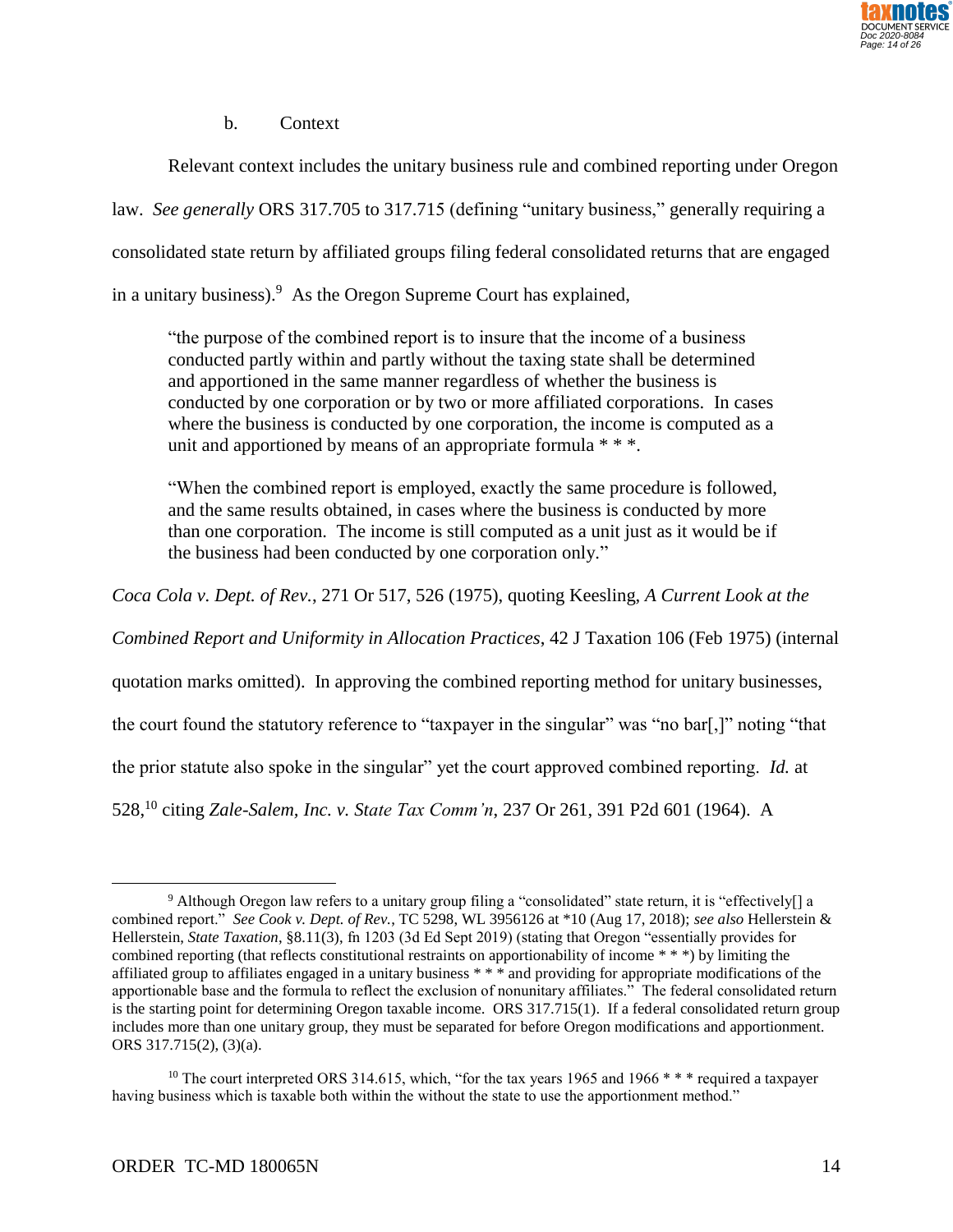

business should not "stand in a better position for purposes of determining income merely

because it chooses to use a multiple corporation organizational scheme." *Id*.<sup>11</sup>

Plaintiff argues that ORS 317.715 and the related rule support a reading of "airline" and "taxpayer" in the singular, whereas Defendant maintains that they serve only to exclude from the numerator corporations that lack nexus with Oregon. (*See* Def's Reply at 3-4.)

ORS 317.715(3)(b) states in relevant part that

"members of an affiliated group \* \* \* making a consolidated state return may not be treated as one taxpayer for purposes of determining whether any member of the group is taxable in the state \* \* \* with respect to questions of jurisdiction to tax or the composition of the apportionment factors used to attribute income to this state[.]"

In Plaintiff's view, the reference to "the composition of the apportionment factors used to attribute income to this state" should be read to mean that Plaintiff and Horizon's sales factors must be determined separately. Looking at Horizon individually, it had no transportation sales because it sold its entire capacity to Plaintiff in each tax year; those sales were eliminated as intercompany transfers. (*See* Ptf's MSJ at 7, 10-11, 17-19, 24; Ptf's Resp at 3.) Defendant disagrees, arguing that a "company-by-company" determination of the sales factor ignores the definition and significance of the unitary group. (Def's Reply at 4.)

Plaintiff's reading of ORS 317.715(3)(b) is contrary to the apportionment of business income of a unitary group filing a consolidated Oregon return.

"Apportionment is the process by which a 'base' of business income is divided among two or more states. \* \* \* A fundamental first step in this analysis is that apportionment can be applied to a base of business income of one entity operating in several states or a related group of entities operating in several states. However, apportionment of the income of a group of entities occurs when a state

<sup>11</sup> *See also U.S. Bancorp and Subsidiaries v. Dept. of Rev.*, 13 OTR 84, 86, 88 (1994) (where plaintiffs were a parent with 32 and 48 subsidiaries in the years at issue, the court found that "the dominant business activities of *the unitary group* [were] banking and financial services" so ORS 314.280 applied to the apportionment of plaintiffs' income (emphasis added)).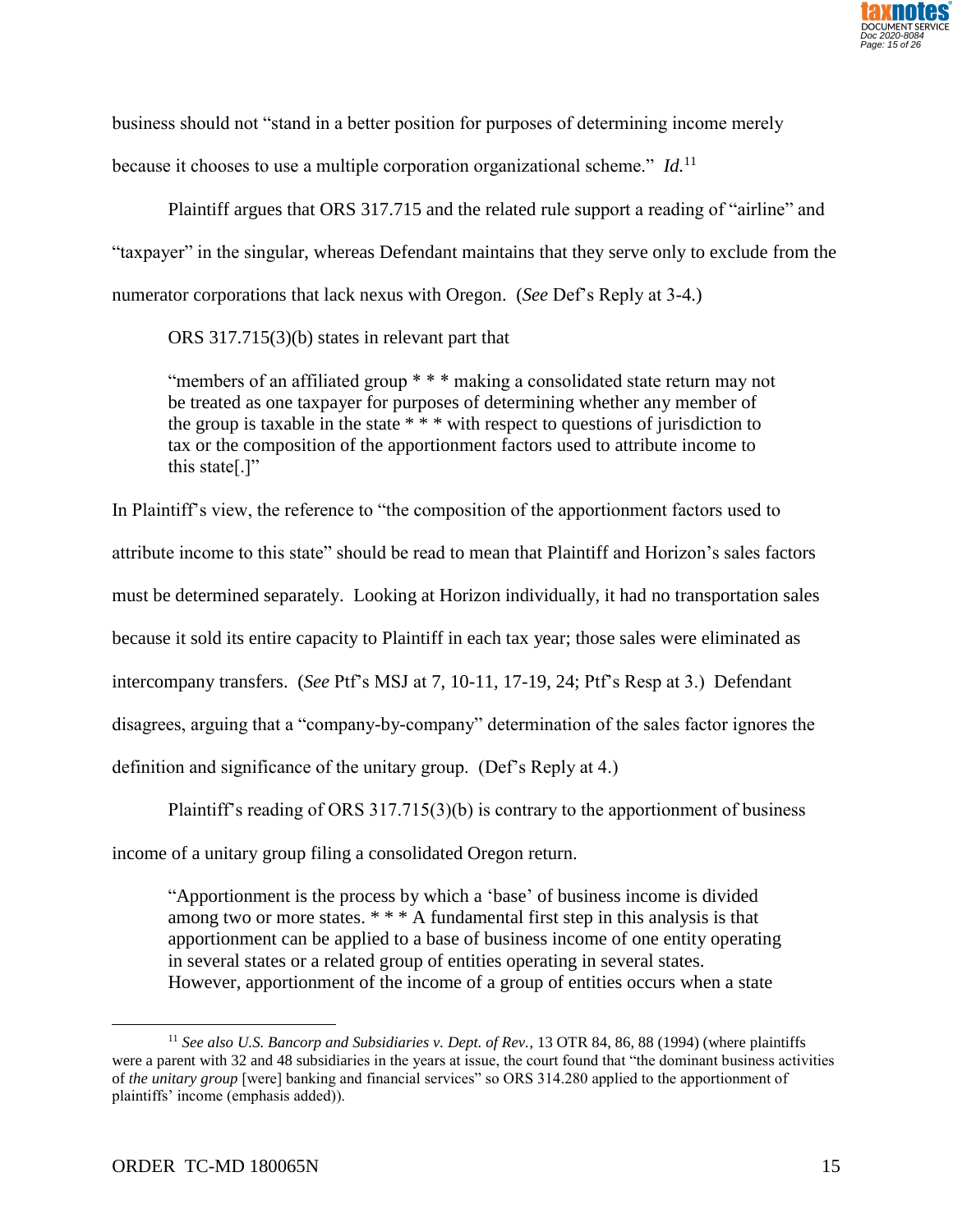

has adopted combination rules in some form. In both cases--either one entity or a group of entities--it is said that *what is being apportioned is the income of a 'unitary' operation*."

*Cook v. Dept. of Rev.*, TC 5298, WL 3956126 at \*4 (Aug 17, 2018) (emphasis added); *see also*

*Crystal Communications, Inc.*, 353 Or at 303 ("The apportionment method \* \* \* generally has

been understood to apply to unitary businesses \* \* \*") (citation omitted).

The function of ORS 317.715(3)(b) is, as Defendant said, to exclude from the numerator of the apportionment formula the income of corporations that lack nexus with Oregon. That is "the teaching of  $317.715(3)(b)$ " – that a corporation may not "be included in the numerator of the relevant apportionment formula" merely because it is the parent of a taxpayer doing business in Oregon and they are members of the same unitary group. *Ann Sacks Tile & Stone v. Dept. of Rev.*, 20 OTR 377, 379-380 (2011). The example provided in the rule confirms that reading:

"Corporations A, B and C are members of the same unitary group and file a consolidated federal return. Corporation C is 'doing business' in Oregon as defined under ORS 317.010(4) while Corporations A and B have no activities in Oregon. Since Corporation C is the only member of the affiliated group subject to the tax jurisdiction of Oregon, the Oregon amounts included in the numerator of the apportionment formula are determined by applying the provisions of 314.605 to 314.667 to the business activities of Corporation C. The denominator of the apportionment formula will include the everywhere amounts for Corporations A, B and C as determined by applying the provisions of 314.655 to  $314.667$ ."

OAR 150-317-0630; *see also Estee Lauder Services Inc. v. Dept. of Rev.*, 16 OTR-MD 279, 284-

85 (1999) (explaining the operation of ORS 317.715(3)(b) and providing a similar example).)

A unitary business enterprise is characterized by "a sharing or exchange of value"

between the members. ORS 317.705(3). A unitary business composed of multiple corporations

is necessarily part of an affiliated group in which a parent controls the subsidiaries through stock

ownership. Here, the parties agree that Plaintiff and Horizon are unitary affiliates and that each

airline does business in Oregon. Thus, the base of income to be apportioned represents the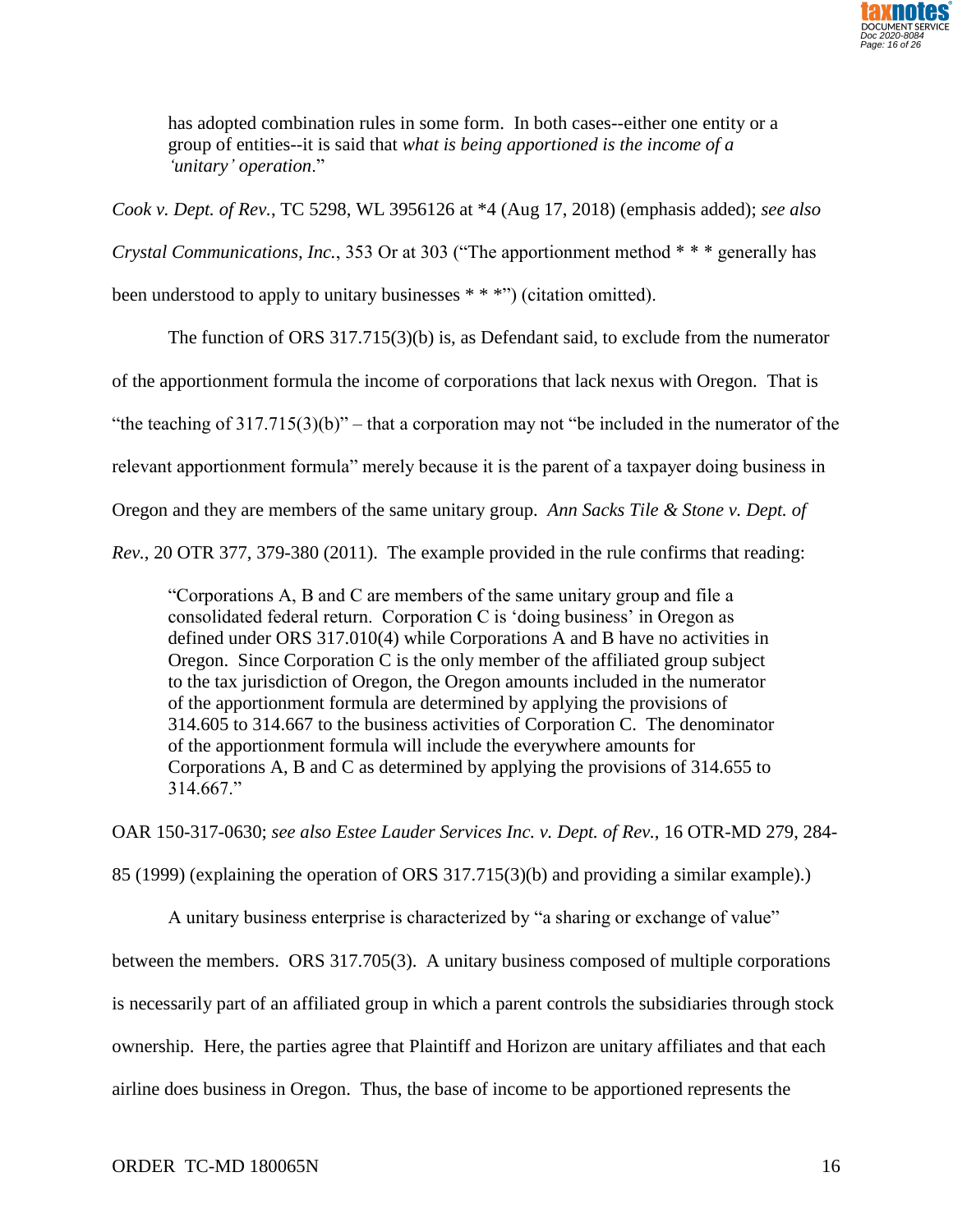

business activity of the unitary group – including Plaintiff and Horizon – and the departure ratio used to apportion transportation revenue to Oregon should reflect Horizon's flight data.

Plaintiff argues that this conclusion treats CPA revenue from Horizon inconsistently with CPA revenue received from SkyWest and Peninsula, characterizing all such revenue as "nontransportation" revenue. (Ptf's MSJ at 10; Ptf's Resp at 13-14.) However, an examination of how the relevant definitions fit together explains the different outcomes for Horizon as compared with other, unaffiliated airlines. The term "departures" is defined as takeoffs that occur "during revenue service." The term "revenue service" is defined as the "use of aircraft ready flight for the production of income." "Aircraft ready for flight" must be "owned or acquired through rental or lease" and "in the possession of the taxpayer." That definition necessarily excludes aircraft owned or leased by third party airlines that are not "the taxpayer." Because the court has determined "the taxpayer" refers the unitary group in this context, departures of aircraft owned or leased by Horizon and used for the production of revenue count in the departure ratio.

Plaintiff further argues that this conclusion ignores the differences between Plaintiff and Horizon with respect to FAA regulations, the fleet of aircraft used, the flight crews, and other aspects of the flight experience such as food and beverage options. Undoubtedly, every corporation is subject to distinct regulations based on the nature of its activities and the locations where it operates; for instance, each corporation doing business in Oregon must separately register with the Secretary of State. Corporations within a unitary group may have separate work forces.<sup>12</sup> The special airline apportionment formula accounts for differences between Plaintiff's and Horizon's fleets because the departure ratio is weighted as to the cost and value of aircraft by

<sup>12</sup> For example, in *Zale-Salem, Inc.*, 237 Or at 262-265, the court upheld the use of a three-factor apportionment formula to the income of a unitary business composed of separate corporations operating jewelry stores in multiple states with a common parent corporation. Presumably each jewelry store had its own sales force.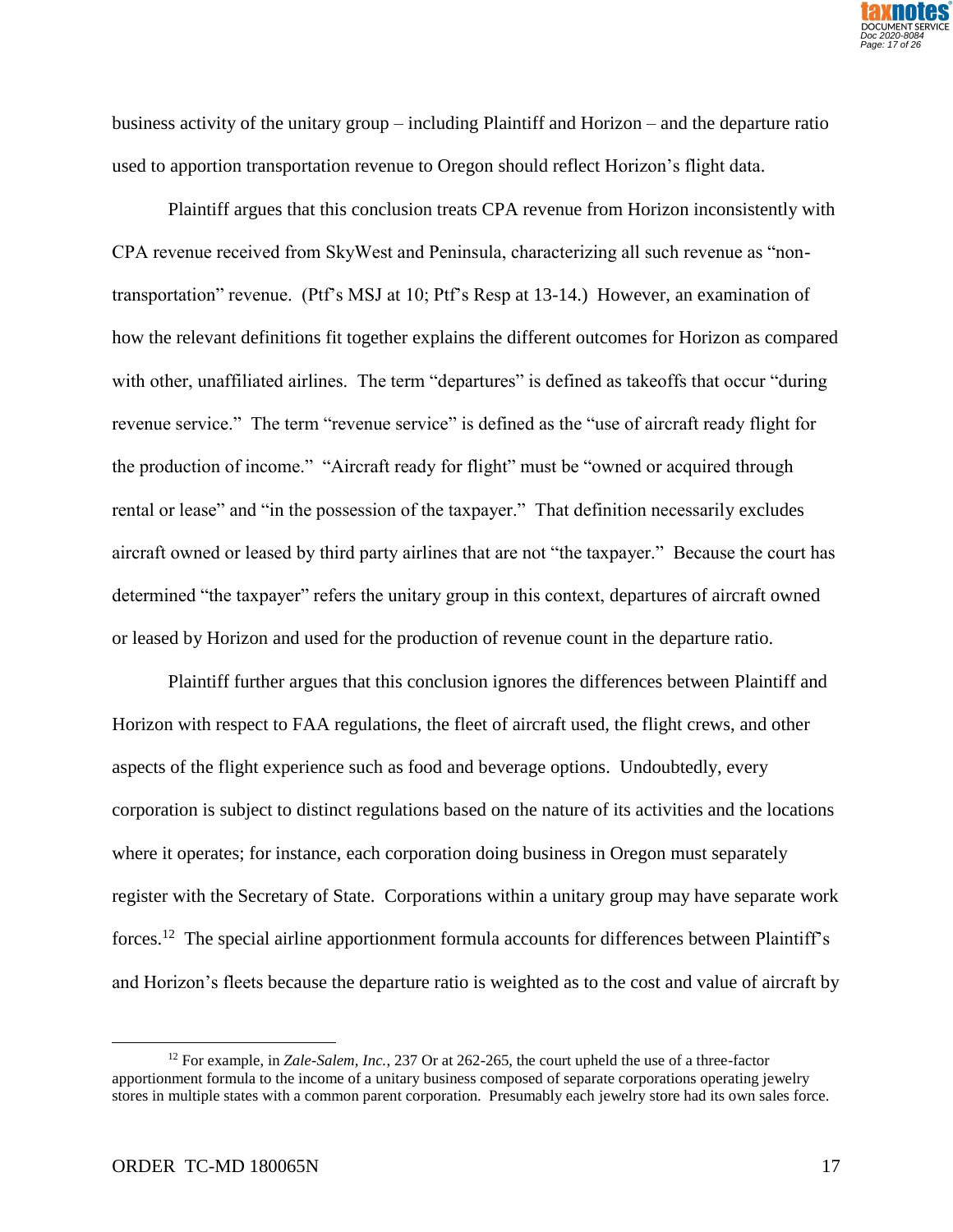

type. It is unclear whether Plaintiff means to suggest that Plaintiff and Horizon are not, in fact, unitary. In any event, that issue is not before the court and does not alter the outcome here.

c. Conclusion on the departure ratio

The court agrees with Defendant that the departure ratio should include Horizon's flight data. The references to "departures of aircraft" should be read in context to refer to aircraft owned or leased by members of the unitary group and used for the production of revenue. The use of "airline" and "taxpayer" in the singular is not conclusive as to the scope of those terms. The context of a unitary group filing a consolidated state return supports the conclusion that the sales factor should reflect the business activity of the unitary operation. Thus, Horizon's flight data should be reflected in the departure ratio to fairly reflect the group's business in Oregon.

#### 2. *Whether "transportation sales" include codeshare revenue*

Plaintiff recalculated its codeshare revenue to remove amounts attributable to doublecounting and Defendant is willing to accept Plaintiff's recalculation. (*See* Def's Reply at 1-2, 9.) The parties disagree whether the remaining codeshare revenue – described by Plaintiff as service fees – is "transportation revenue" under OAR 150-311-0078. (*See id.*; Ptf's Resp at 5, 20.) Plaintiff maintains that codeshare revenue is not "transportation revenue" because Plaintiff "does not operate the corresponding flights." (Ptf's Resp at 5.) The flights are operated by third party airlines. (*Id.* at 20.) Defendant responds that, unlike the departure ratio, the definition of "transportation revenue" is not tied to the definition of "aircraft ready for flight," so the ownership of the aircraft used for flights does not matter. (*See* Def's Reply at 9.) "The pertinent issue is whether the sales derived from transporting passengers. To the extent that plaintiff's codeshare revenue represents the portion it retained as revenue for transporting passengers on an airline, that amount is properly included as transportation revenue in both the numerator and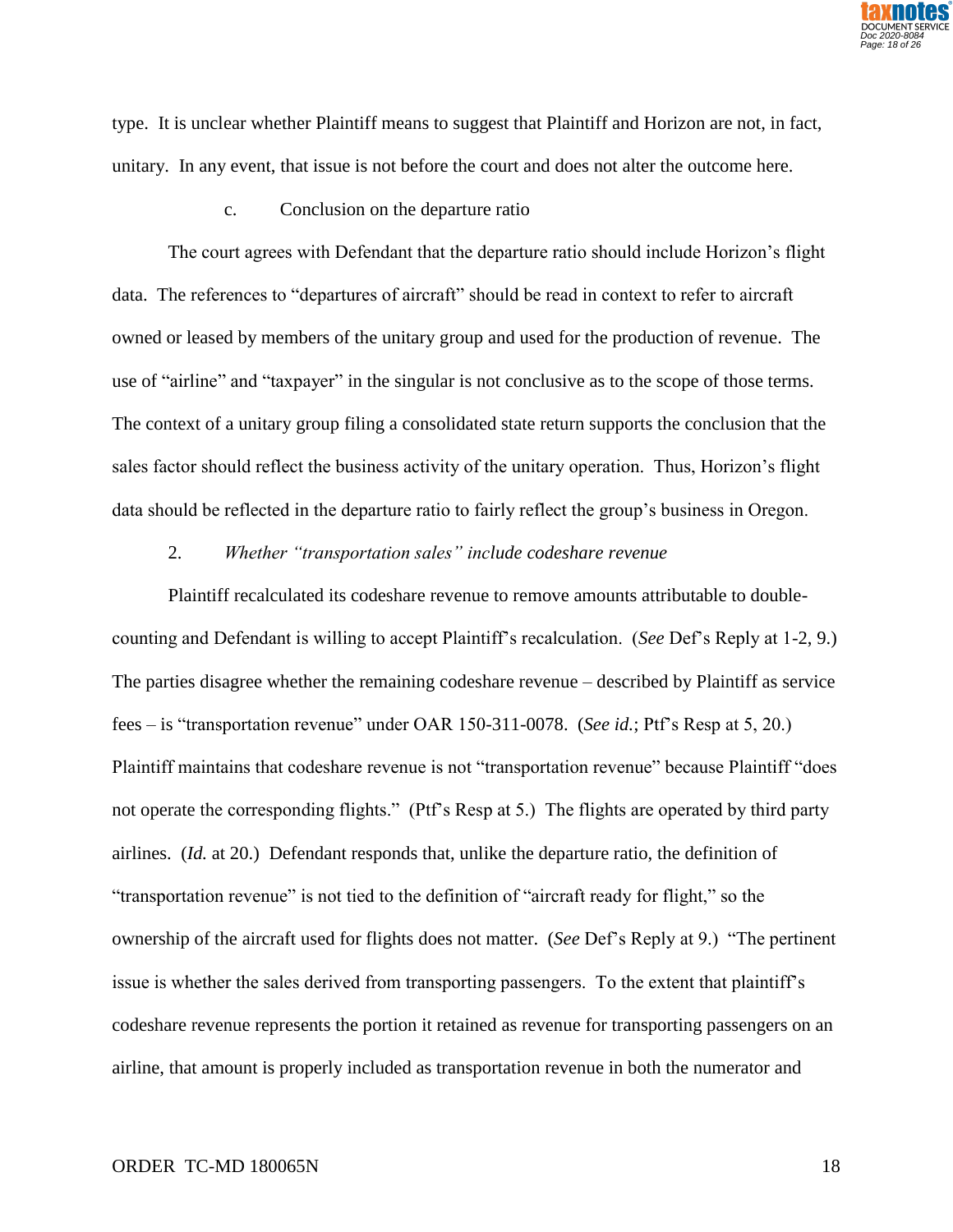

denominator of the sales factor." (*Id.*)

Once again, the question turns on the proper construction of the administrative rule. Looking first at the text, "transportation sales" is defined in relevant part as "sales from transporting passengers." The rule does not specify *who* is transporting passengers, so it could refer to Plaintiff only, Plaintiff's unitary group, or any airline, as Defendant contends. Whereas the departure ratio – used to apportion transportation revenue to this state – is limited to aircraft owned or leased by Plaintiff or Horizon, Defendant argues that no such limitation exists on the definition of "transportation sales."

Plaintiff urges the court to consider the context, including ORS 314.280 and the departure ratio. Plaintiff argues that, in order to fairly reflect its income as required by ORS 314.280, transportation revenue should not include codeshare revenue because Plaintiff does not receive the benefit of the third-party airlines' flight data in its departure ratio. In other words, the flightrelated sales counted in transportation revenue should match the flight data used for purposes of determining the departure ratio. (*See* Ptf's Resp at 5-6.) Defendant recognizes the relationship between "transportation revenue" and the departure ratio but declines to extend that reasoning to codeshare revenue: "the total transportation revenue should be the same in the denominator and in the numerator, because it is the departure ratio that apportions the correct amount of transportation revenue to Oregon." (Def's MSJ at 9.)

On this question, the court agrees with Plaintiff that the context of the rule, particularly the composition of the departure ratio, supports the conclusion that codeshare revenue is not "transportation revenue" because the flights are operated by third party airlines. The court has concluded that the departure ratio should reflect data from Plaintiff's and Horizon's flights. To read the rule consistently, the transportation revenue to which the departure ratio is applied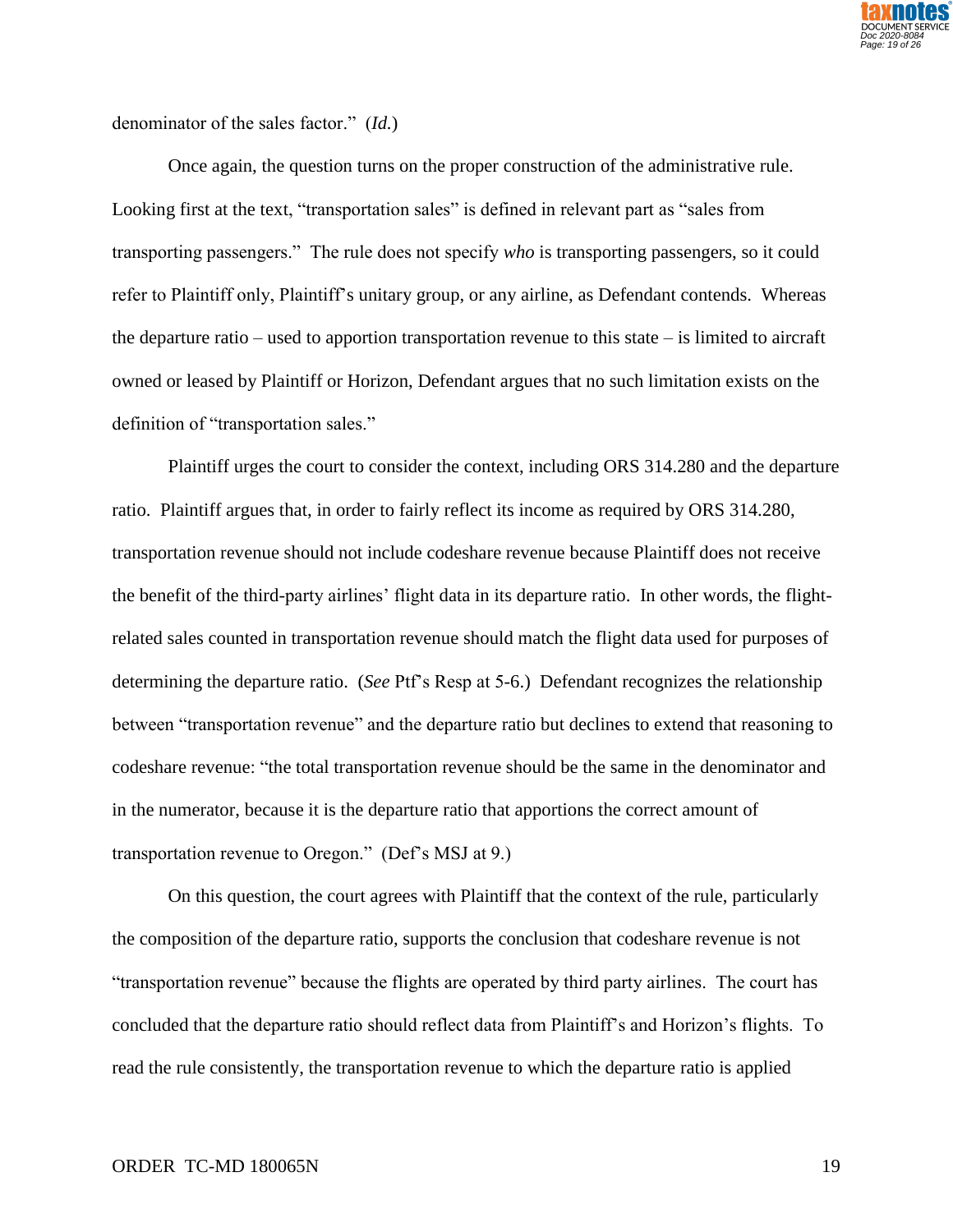

should similarly reflect sales from flights operated by Plaintiff and Horizon, not third parties.

### 3. *The amount of Horizon's "transportation revenue" in the sales factor*

Defendant noted that Plaintiff's sales factor denominator included Horizon's air transport revenue that was not similarly included in the numerator: \$4,271,408 in 2012; \$3,936,014 in 2013; and \$3,936,014 in 2014. (*See* Def's MSJ at 4, 9.) Defendant asserts that the transportation revenue in the denominator should match that in the numerator and asks the court to correct the numerator to reflect those amounts of Horizon's air transport revenue. (*Id.* at 2, 9.) In response, Plaintiff reported its discovery that "its Oregon sales factor denominator has been improperly inflated" to reflect price credits for aircraft received from Bombardier. (Ptf's Resp at 19.) Plaintiff does not appear to dispute the general proposition that transportation revenue in the denominator should also be reflected in the numerator but responds that the remaining amount of Horizon's air transport revenue is *de minimis* miscellaneous revenue, *e.g.*, \$830,000. (Ptf's Resp at 17-18.) Defendant agrees that a credit from Bombardier would not qualify as "transportation revenue" but disputes that Plaintiff has adequately substantiated that revenue previously labeled as "air transport" was in fact due to a Bombardier price credit. (Def's Reply at 2, 7 n6.)

On the question of whether the transportation sales in the numerator and denominator of the sales factor must match, the rule is not a model of clarity. In describing the denominator, it refers to "transportation sales derived from transactions and activities in the regular course of the trade or business of the taxpayer" in addition to miscellaneous sales. In describing the numerator, it refers to "the total transportation revenue." Transportation sales is a defined term under the rule, whereas transportation revenue is not. At oral argument, the parties agreed that the terms are used interchangeably and have the same meaning.<sup>13</sup> Accordingly, the court agrees

<sup>13</sup> (*See also* Def's MSJ at 6, n8 (explaining that Defendant "amended the rule in 2007 to replace the word "revenues" with "sales" as part of an update of several rules to reflect the move to a single sales factor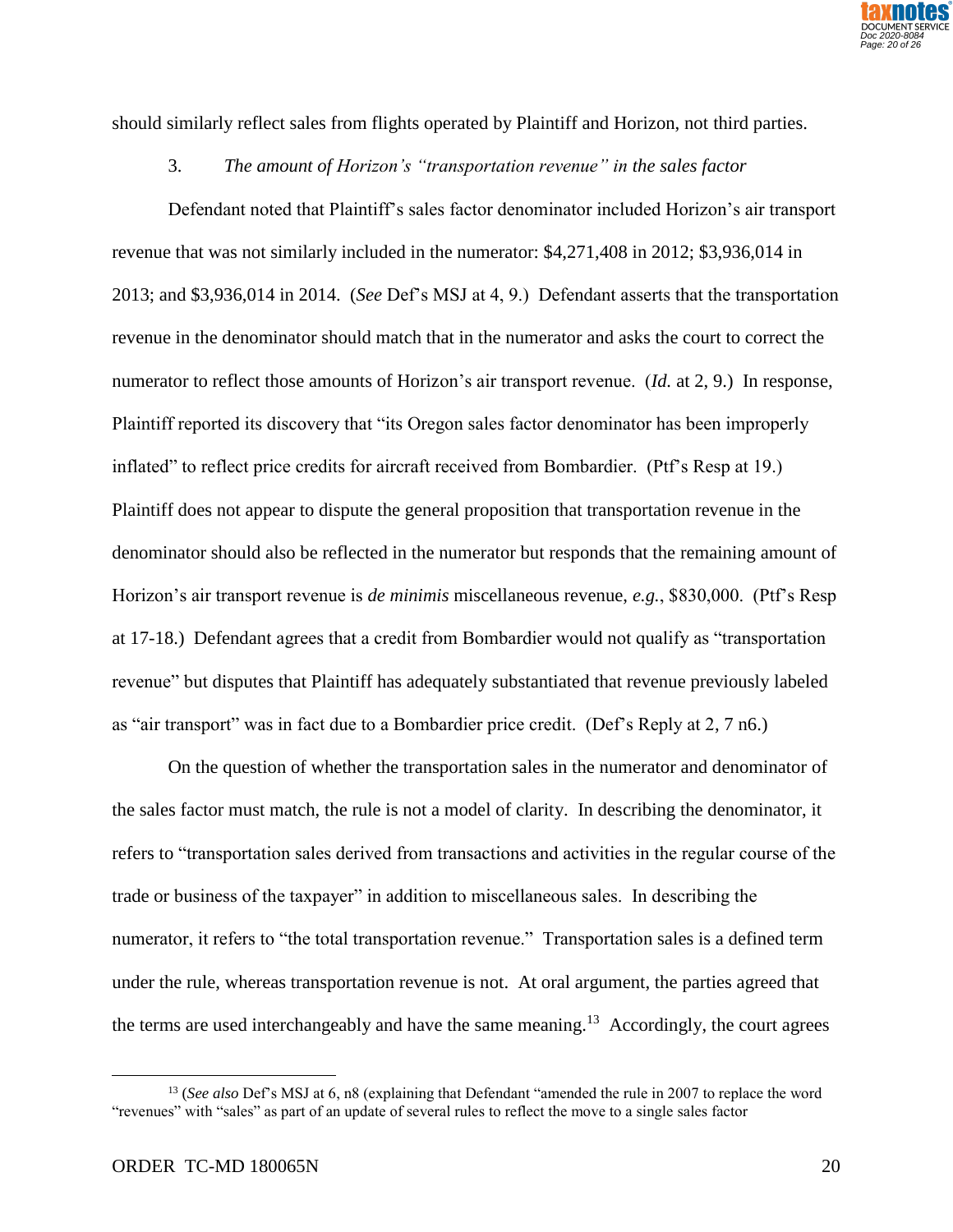

with Defendant that Horizon's transportation revenue in the denominator of the sales factor should match its transportation revenue in the numerator under OAR 150-314-0078(2)(d).

The second question is whether Plaintiff adequately substantiated that some portion of revenue labeled "air transport" was in fact due to a Bombardier price credit. Except for expert opinions, "affidavits or declarations must be made on personal knowledge, must set forth such facts as would be admissible in evidence, and must show affirmatively that the affiant or declarant is competent to testify to the matters stated therein." TCR 47 D. "A party opposing summary judgment cannot rest upon the allegations of his pleadings[, but] must 'disclose the merits of [its] case or defense." *Eugene Television, Inc. v. Flinn,* 43 Or App 837, 841, 604 P2d 437 (1979). "Even if facts are undisputed, if the inferences arising from them are susceptible to more than one reasonable conclusion, summary judgment should not be granted." *Van Osdol v. Knappton Corp.*, 91 Or App 499, 502, 755 P2d 744 (1988).

Here, Plaintiff supported its contention with the declaration of Brandon Pedersen, Plaintiff's "Executive Vice President – Finance, CFO, and Treasurer," who made the declaration based on his "personal knowledge of the facts stated" therein. Specifically, Pedersen declared that "[d]uring each of the three tax years under audit, Bombardier provided Horizon with a price subsidy of \$3,440,808.60, which has been included in taxable non-transportation revenue by Horizon for each of the three tax years under audit." (Second Decl of Pedersen at ¶6.) He also provided "a true and complete copy of the Oregon Corporation Excise Tax Apportionment Calculation for the tax years" at issue. (*Id.* at ¶3, citing Ex B.) Under both the "Amended" and "Corrected" categories, Exhibit B lists the Horizon Bombardier subsidies under "Everywhere

apportionment formula. 46 Or Bull 27 (Nov 2007). [Defendant] found nothing in the administrative history to suggest that the department intended to differentiate "transportation sales" from "transportation revenue.")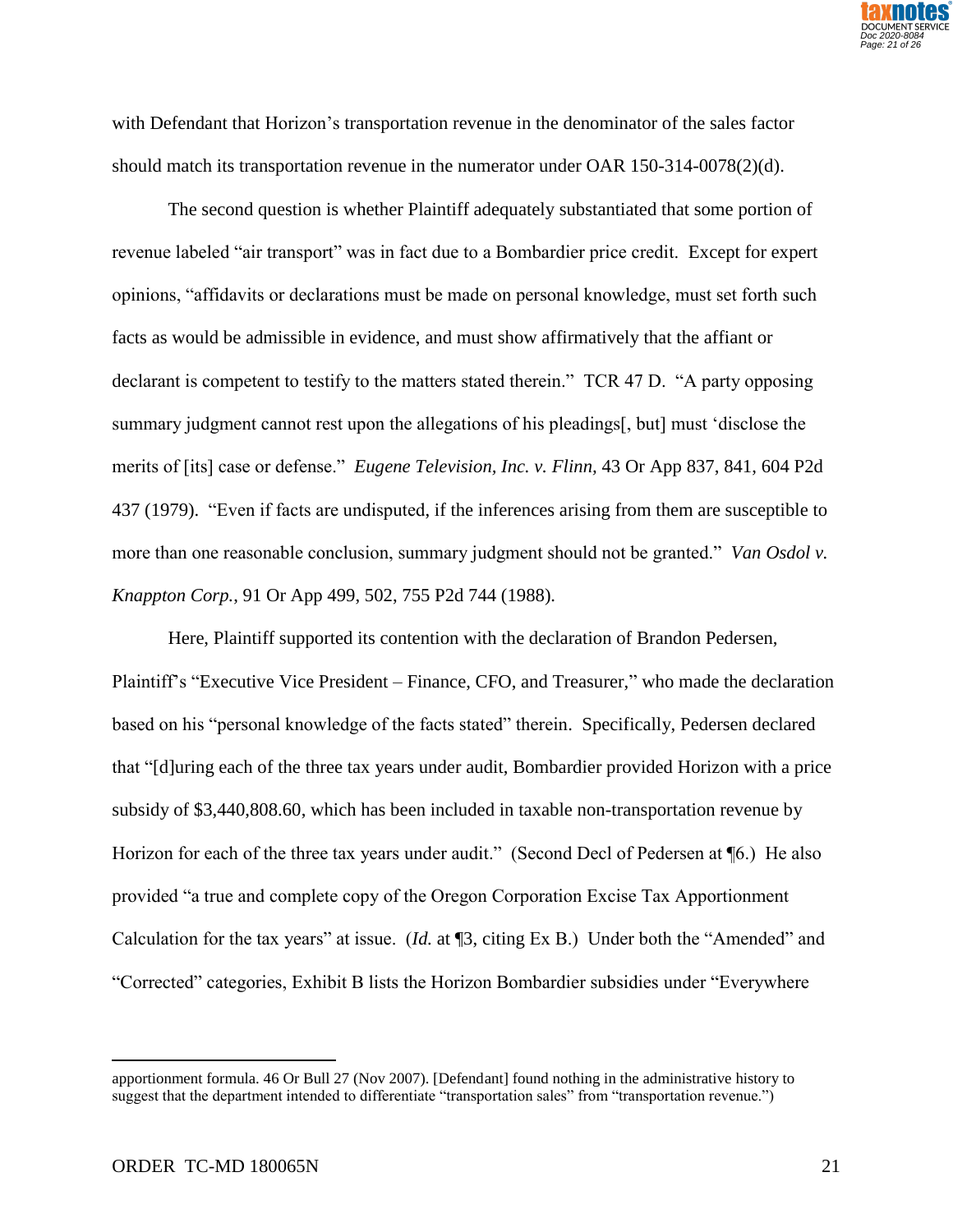

Sales" but not under the "Oregon Sales" category. (*See* Ex B.) Neither the declaration nor the exhibit reference any "air transport" revenue for Horizon. (*See id.*)

From the evidence submitted by Plaintiff, the court is satisfied that Plaintiff received a price credit from Bombardier in each of the three tax years at issue. However, the court is unable to determine if those credits were previously reported as "air transport" revenue. Pedersen declared that the credit was received, but not that it was previously mislabeled. Exhibit B does not appear to address the category of revenue previously identified as Horizon's air transport. The court is unable to resolve this factual dispute on summary judgment. The parties are directed to confer and, if they are unable to resolve the dispute, may request a short evidentiary hearing or propose a schedule by which to submit additional evidence on the issue.

4. *Whether "passive income items" are included anywhere in the sales factor*

Defendant asks that income from rents, interest, and the retirement of aircraft be removed from Plaintiff's sales factor denominator because it is passive income under OAR 150-314- 0078(2)(d). (Def's MSJ and Reply at 1-2, 7-8.) Plaintiff disagrees, arguing that the rule's function is to source "transportation sales" of airlines, but "non-transportation sales" – such as passive income – are sourced under UDITPA. (Ptf's Resp at 3-4.) It Plaintiff's view, its "Oregon sales factor numerator and denominator" are the result of the following equation: (Oregon transportation sales/total transportation sales) + (Oregon non-transportation sales/total non-transportation sales). (*Id.* at 16-17.) Plaintiff maintains that the rule's exclusion of passive income items "affirms that these types of receipts are non-transportation in nature and therefore are excluded from the transportation sales factor calculation but would be included in the general sales factor calculation to the extent applicable." (*Id.* at 16.)

 $//$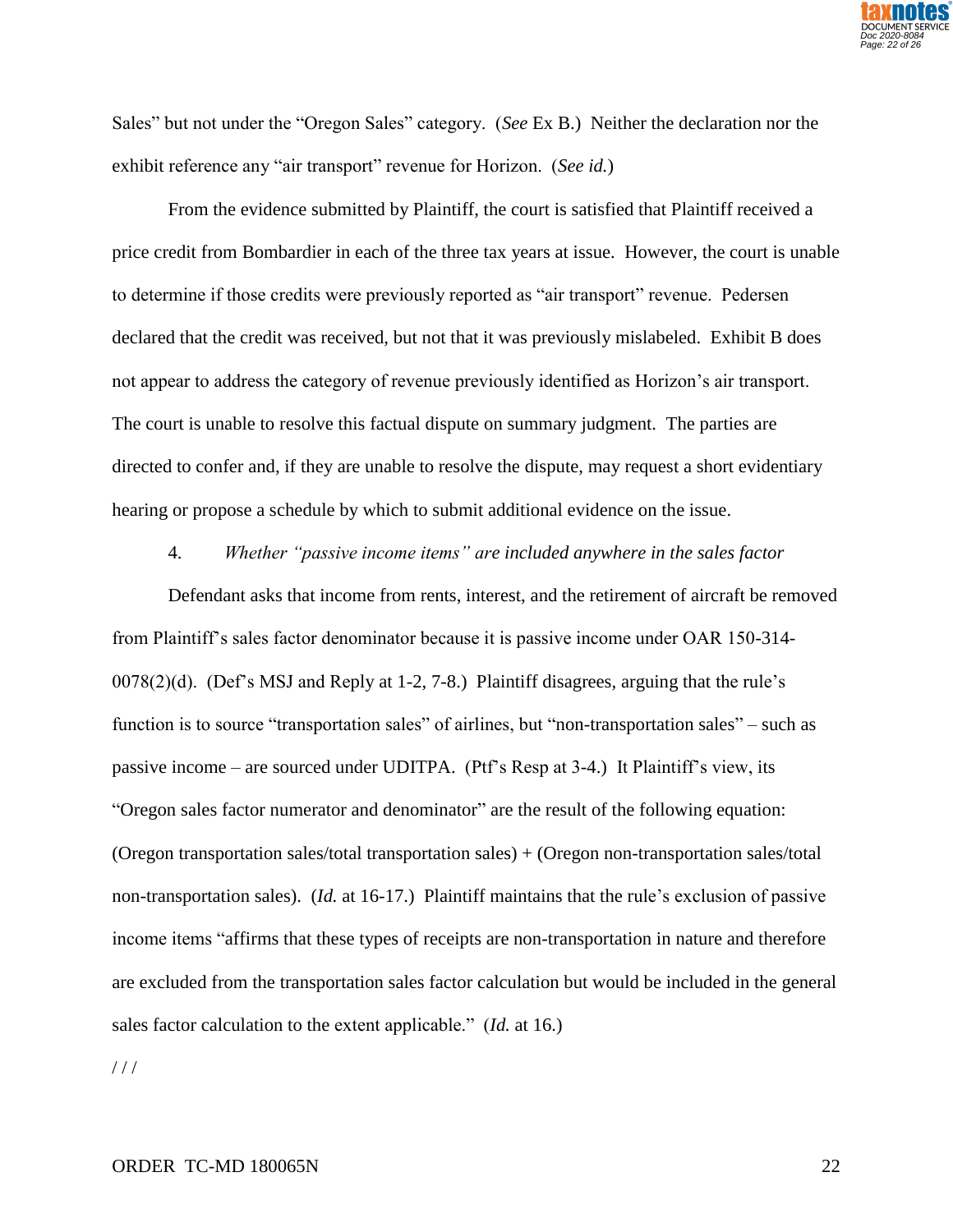

a. Text

OAR 150-314-0078(2)(d) provides, in part, that "Passive income items such as interest, rental income, dividends, etc., are not included in either the numerator or the denominator nor are the proceeds or net gains or losses from the sale of aircraft included." A plain reading of this text supports Defendant's view that passive income items should be removed from both the numerator and the denominator of the sales factor. Plaintiff's arguments against this reading are based on the context, including other provisions of the rule and other statutes.

b. Context

### i. *Scope of OAR 150-314-0078(2)(d)*

Plaintiff argues that OAR 150-314-0078(2)(d), labeled the "Sales (Transportation Sales) Factor," serves the function of sourcing an airline's transportation receipts, but not other "nontransportation receipts." Subpart (2)(d) of the rule begins, "[t]he *transportation sales* derived from transactions and activities in the regular course of the trade or business of taxpayer  $**$  [,]" indicating the scope of the rule is limited to transportation sales. (*See* Ptf's Resp at 15 (emphasis added).) OAR 150-314-0078(1) supports the use of UDITPA sourcing rules to the extent the special rule does not apply: "Where an airline has income from sources both within and without [Oregon], the amount of apportionable income from sources within [Oregon] *is determined pursuant to ORS 314.610 to 314.665 [UDITPA] except as modified by this rule*." (*See id.* at 15 (quoting the rule) (emphasis added).)

Defendant disagrees that there is a "transportation" sales factor separate from the overall sales factor for airlines. (Def's Reply at 5.) "ORS 314.280(1) provides that the department has the authority to require public utilities to use 'the apportionment method of reporting, under rules and regulations adopted by the department.' OAR 150-314-0078(2) is the rule for airlines."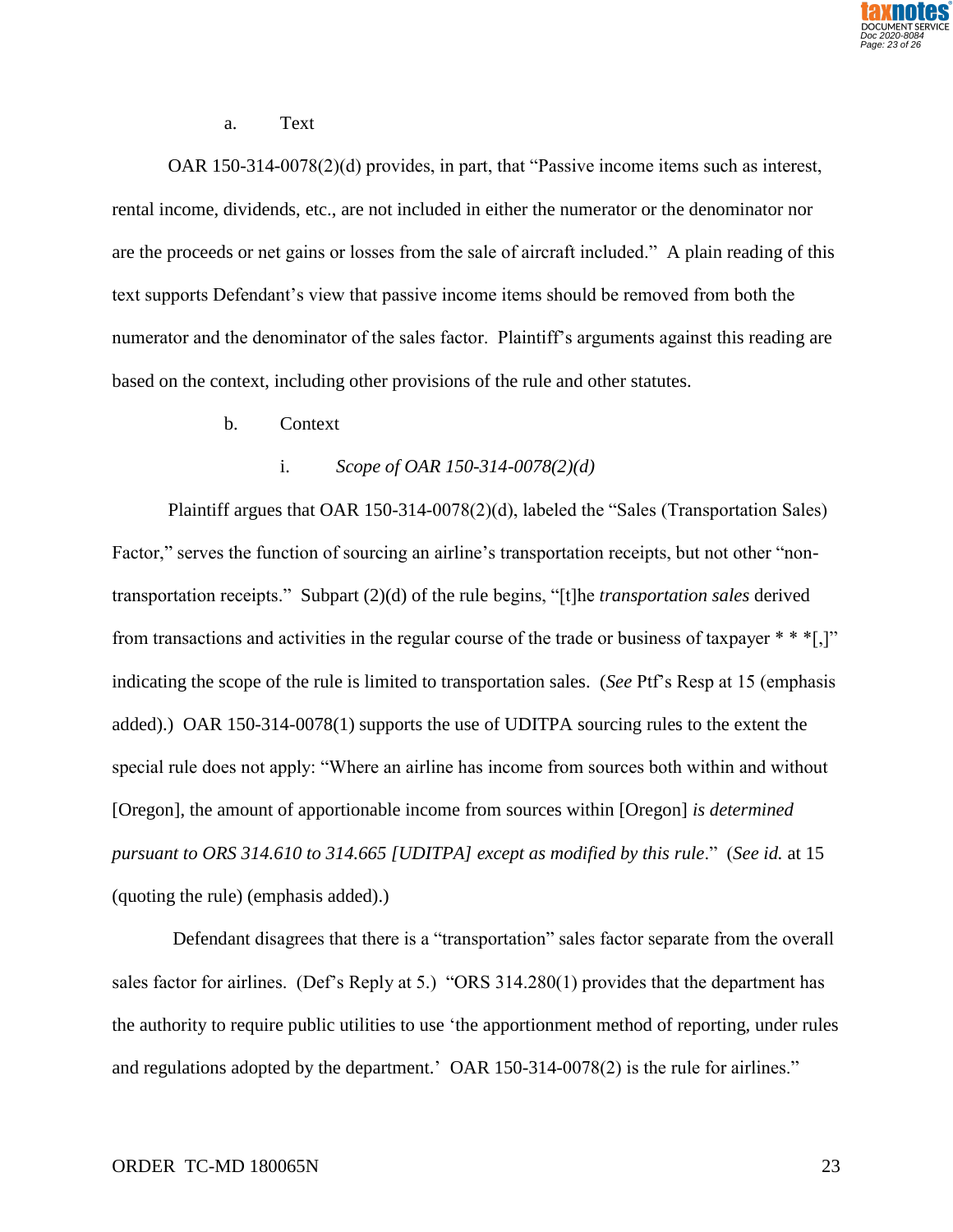

(*Id.*) The scope of that rule is not only transportation sales of airlines, but *all* sales of airlines; it provides the sales factor for airlines. (*See id.* at 5-6.)

As discussed above, ORS 314.280 – applying to financial institutions and public utilities – and UDITPA are two distinct regimes and ORS 314.280 predates UDITPA. Although Defendant has incorporated many UDITPA terms and concepts into its special rules promulgated under ORS 314.280, they are distinct regimes applicable to different types of taxpayers. The court disagrees with Plaintiff that OAR 150-314-0078(2)(d) applies *only* to transportation sales. By its terms, the rule references other types of sales: "miscellaneous sales of merchandise, etc.," which are included in the sales factor denominator; "nonflight sales directly attributable to [Oregon,]" which are included in the numerator; and "passive income items[,]" which are included in neither the numerator nor the denominator. The rule serves as a substitute for the UDITPA sales factor rather than a modification only with respect to transportation sales.

### ii. *Fair apportionment of business income*

Plaintiff argues that Defendant's reading of the rule "makes no sense" because it excludes from apportionment "recurring business income generated by a taxpayer in the regular course of [its] trade or business" in violation of "the constitutional requirement that all income be fairly apportioned." (Ptf's Resp at 4, 16, citing *Complete Auto Transit, Inc. v. Brady* (*Complete Auto*), 430 US 274 (1977).) Defendant did not directly respond to this argument.

For the tax years at issue, "business income" was defined as "income arising from transactions and activity in the regular course of the taxpayer's trade or business and includes income from tangible and intangible property if the acquisition, the management, use or rental, and the disposition of the property constitute integral parts of the taxpayer's regular trade or

#### ORDER TC-MD 180065N 24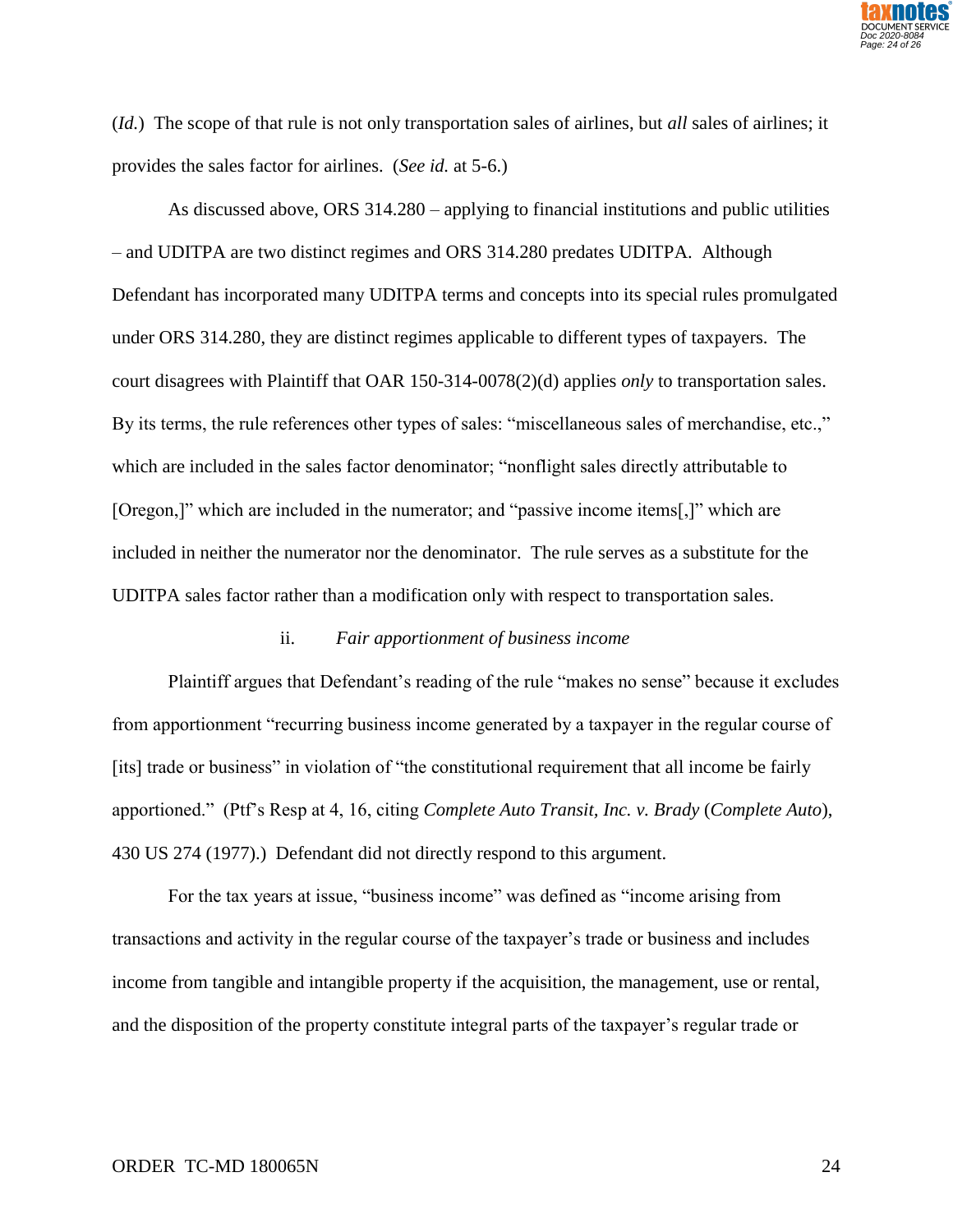

business operations." ORS 314.610(1).<sup>14</sup> The court agrees with Plaintiff that "passive income items" such as rents, interest, and proceeds on the sales of aircraft may fall within the definition of "business income." However, ORS 314.280(1) directs that an airline's "income from business activity" be apportioned in accordance with the rule promulgated by Defendant, OAR 150-314- 0078. By its terms, that rule excludes passive income items from the sales factor.

Plaintiff argues that the exclusion of passive income items from its sales factor violates the requirement of fair apportionment under *Complete Auto*. In *Complete Auto*, the United States Supreme Court observed that its decisions "have sustained a tax against [a] Commerce Clause challenge when the tax is applied to an activity with a substantial nexus with the taxing State, is fairly apportioned, does not discriminate against interstate commerce, and is fairly related to the services provided by the State." 430 US at 279. Plaintiff has not articulated how the fair apportionment requirement under *Complete Auto* is violated in this case.

### D. *Conclusion*

 $\overline{a}$ 

Upon consideration, the parties' cross-motions for summary judgment are each granted in part and denied in part. Plaintiff's motion is granted with respect to the exclusion of "codeshare revenue" from transportation revenue and denied with respect to the remaining issues presented.

ORS 314.610(1).

<sup>&</sup>lt;sup>14</sup> As of 2017, the statute and rule refer to "apportionable income," with "apportionable income" defined as

<sup>&</sup>quot;(a)(A) Income arising from transactions and activity in the regular course of the taxpayer's trade or business;

<sup>&</sup>quot;(B) Income arising from the acquisition, management, employment, development or disposition of tangible and intangible property if the acquisition, management, employment, development or disposition is related to the operation of the taxpayer's trade or business; and

<sup>&</sup>quot;(C) Any other income that is apportionable under the Constitution of the United States and not allocated under the laws of this state; and

<sup>&</sup>quot;(b) Any income that would be allocable to this state under the Constitution of the United States, but that is apportioned rather than allocated pursuant to the laws of this state."